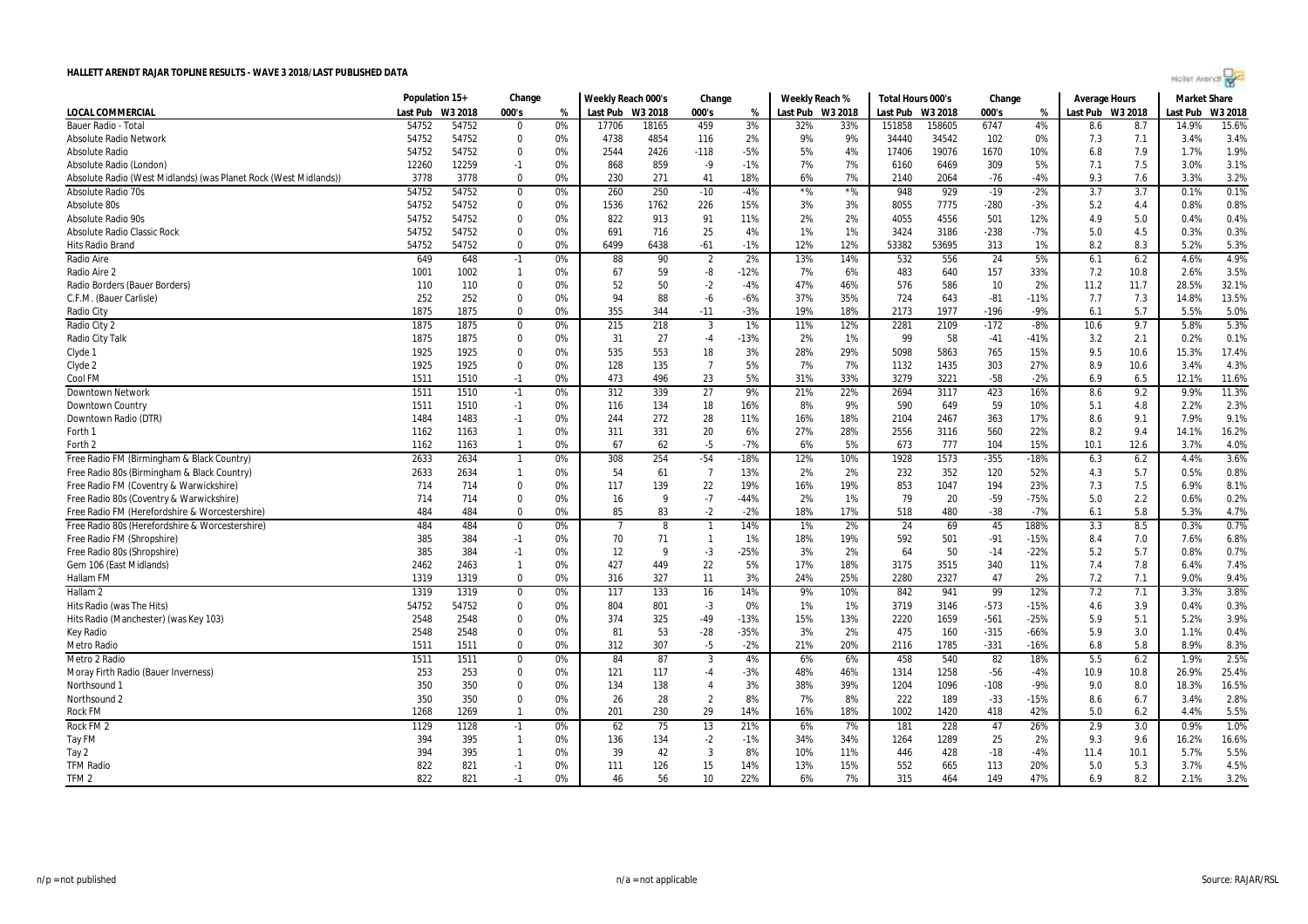|  | Agilet Arengr |  |  |
|--|---------------|--|--|
|  |               |  |  |

|                                            | Population 15+ |         | Change         |    | Weekly Reach 000's |       | Change       |        | Weekly Reach % |         | Total Hours 000's |         | Change  |        | Average Hours    |      | <b>Market Share</b> |         |
|--------------------------------------------|----------------|---------|----------------|----|--------------------|-------|--------------|--------|----------------|---------|-------------------|---------|---------|--------|------------------|------|---------------------|---------|
| LOCAL COMMERCIAL                           | Last Pub       | W3 2018 | 000's          | %  | Last Pub W3 2018   |       | 000's        | %      | Last Pub       | W3 2018 | Last Pub          | W3 2018 | 000's   | %      | Last Pub W3 2018 |      | Last Pub            | W3 2018 |
| <b>Viking FM</b>                           | 911            | 912     |                | 0% | 169                | 129   | $-40$        | $-24%$ | 19%            | 14%     | 1365              | 785     | $-580$  | $-42%$ | 8.1              | 6.1  | 7.9%                | 4.4%    |
| Viking 2                                   | 911            | 912     | $\mathbf{1}$   | 0% | 62                 | 53    | $-9$         | $-15%$ | 7%             | 6%      | 334               | 263     | $-71$   | $-21%$ | 5.4              | 5.0  | 1.9%                | 1.5%    |
| Wave 105 FM (Bauer South Coast)            | 1855           | 1856    | $\mathbf{1}$   | 0% | 382                | 363   | $-19$        | $-5%$  | 21%            | 20%     | 3932              | 3220    | $-712$  | $-18%$ | 10.3             | 8.9  | 9.9%                | 8.3%    |
| West Sound (Bauer Southwest Scotland)      | 395            | 394     | $-1$           | 0% | 180                | 179   | $-1$         | $-1%$  | 46%            | 45%     | 1883              | 1899    | 16      | 1%     | 10.5             | 10.6 | 26.9%               | 26.4%   |
| Heat                                       | 54752          | 54752   | $\mathbf 0$    | 0% | 579                | 638   | 59           | 10%    | 1%             | 1%      | 2082              | 2230    | 148     | 7%     | 3.6              | 3.5  | 0.2%                | 0.2%    |
| Jazz FM                                    | 54752          | 54752   | 0              | 0% | 672                | 657   | $-15$        | $-2%$  | 1%             | 1%      | 3047              | 2725    | $-322$  | $-11%$ | 4.5              | 4.1  | 0.3%                | 0.3%    |
| Kerrang!                                   | 54752          | 54752   | 0              | 0% | 692                | 650   | $-42$        | -6%    | 1%             | 1%      | 3334              | 2831    | $-503$  | $-15%$ | 4.8              | 4.4  | 0.3%                | 0.3%    |
| <b>Kiss Network</b>                        | 54752          | 54752   | $\mathbf 0$    | 0% | 5629               | 5759  | 130          | 2%     | 10%            | 11%     | 28990             | 31202   | 2212    | 8%     | 5.1              | 5.4  | 2.8%                | 3.1%    |
| <b>Kiss</b>                                | 54752          | 54752   | $\Omega$       | 0% | 4582               | 4436  | $-146$       | -3%    | 8%             | 8%      | 20888             | 20370   | $-518$  | $-2%$  | 4.6              | 4.6  | 2.1%                | 2.0%    |
| Kiss (East)                                | 2183           | 2183    | $\mathbf 0$    | 0% | 385                | 386   | $\mathbf{1}$ | 0%     | 18%            | 18%     | 2140              | 2224    | 84      | 4%     | 5.6              | 5.8  | 4.6%                | 4.8%    |
| Kiss (London)                              | 12260          | 12259   | $-1$           | 0% | 2087               | 1958  | $-129$       | $-6%$  | 17%            | 16%     | 8828              | 8809    | $-19$   | 0%     | 4.2              | 4.5  | 4.3%                | 4.2%    |
| Kiss (West)                                | 2489           | 2489    | $\mathbf 0$    | 0% | 411                | 451   | 40           | 10%    | 17%            | 18%     | 2087              | 2230    | 143     | 7%     | 5.1              | 4.9  | 4.1%                | 4.5%    |
| <b>Kiss Fresh</b>                          | 54752          | 54752   | $\mathbf 0$    | 0% | 515                | 568   | 53           | 10%    | 1%             | 1%      | 1519              | 1647    | 128     | 8%     | 3.0              | 2.9  | 0.1%                | 0.2%    |
| Kisstory                                   | 54752          | 54752   | $\mathbf 0$    | 0% | 2024               | 2158  | 134          | 7%     | 4%             | 4%      | 8342              | 9791    | 1449    | 17%    | 4.1              | 4.5  | 0.8%                | 1.0%    |
| Magic Network                              | 54752          | 54752   | $\mathbf 0$    | 0% | 3876               | 4055  | 179          | 5%     | 7%             | 7%      | 20587             | 23148   | 2561    | 12%    | 5.3              | 5.7  | 2.0%                | 2.3%    |
| Magic                                      | 54752          | 54752   | $\mathbf 0$    | 0% | 3289               | 3216  | $-73$        | $-2%$  | 6%             | 6%      | 16289             | 18141   | 1852    | 11%    | 5.0              | 5.6  | 1.6%                | 1.8%    |
| Magic (London                              | 12260          | 12259   | $-1$           | 0% | 1667               | 1561  | $-106$       | -6%    | 14%            | 13%     | 8506              | 9248    | 742     | 9%     | 5.1              | 5.9  | 4.2%                | 4.4%    |
| Magic Chilled                              | 54752          | 54752   | 0              | 0% | 304                | 336   | 32           | 11%    | 1%             | 1%      | 1207              | 1222    | 15      | 1%     | 4.0              | 3.6  | 0.1%                | 0.1%    |
| <b>Magic Soul</b>                          | 54752          | 54752   | 0              | 0% | 319                | 355   | 36           | 11%    | 1%             | 1%      | 1274              | 1606    | 332     | 26%    | 4.0              | 4.5  | 0.1%                | 0.2%    |
| <b>Mellow Magic</b>                        | 54752          | 54752   | $\Omega$       | 0% | 488                | 537   | 49           | 10%    | 1%             | 1%      | 1886              | 2681    | 795     | 42%    | 3.9              | 5.0  | 0.2%                | 0.3%    |
| <b>Planet Rock</b>                         | 54752          | 54752   | $\mathbf 0$    | 0% | 1046               | 1057  | 11           | 1%     | 2%             | 2%      | 7717              | 7193    | $-524$  | $-7%$  | 7.4              | 6.8  | 0.8%                | 0.7%    |
| <b>Total Global Radio (UK)</b>             | 54752          | 54752   | $\mathbf 0$    | 0% | 23686              | 23668 | $-18$        | 0%     | 43%            | 43%     | 207545            | 207346  | $-199$  | 0%     | 8.8              | 8.8  | 20.3%               | 20.4%   |
| <b>The Arrow</b>                           | 54752          | 54752   | $\mathbf 0$    | 0% | 77                 | 47    | $-30$        | $-39%$ | $*$ %          | $*$ %   | 442               | 150     | $-292$  | $-66%$ | 5.7              | 3.2  | $*$ %               | $*$ %   |
| 2BR                                        | 305            | 306     | $\mathbf{1}$   | 0% | 72                 | 80    | 8            | 11%    | 24%            | 26%     | 692               | 750     | 58      | 8%     | 9.6              | 9.3  | 13.0%               | 13.6%   |
| Capital Brand (UK)                         | 54752          | 54752   | 0              | 0% | 8344               | 8412  | 68           | 1%     | 15%            | 15%     | 42337             | 43249   | 912     | 2%     | 5.1              | 5.1  | 4.1%                | 4.3%    |
| Capital Network (UK)                       | 54752          | 54752   | $\mathbf 0$    | 0% | 7416               | 7434  | 18           | 0%     | 14%            | 14%     | 36552             | 36631   | 79      | 0%     | 4.9              | 4.9  | 3.6%                | 3.6%    |
| Capital Birmingham                         | 2264           | 2264    | 0              | 0% | 439                | 397   | $-42$        | $-10%$ | 19%            | 18%     | 2200              | 1934    | $-266$  | $-12%$ | 5.0              | 4.9  | 6.0%                | 5.3%    |
| Capital Brighton (Surveyed as Juice 107.2) | 378            | 378     | $\mathbf 0$    | 0% | 33                 | 36    | 3            | 9%     | 9%             | 10%     | 173               | 158     | $-15$   | $-9%$  | 5.2              | 4.4  | 2.5%                | 2.4%    |
| <b>Capital East Midlands</b>               | 2321           | 2322    | $\mathbf{1}$   | 0% | 521                | 477   | $-44$        | $-8%$  | 22%            | 21%     | 2753              | 2376    | $-377$  | $-14%$ | 5.3              | 5.0  | 5.9%                | 5.3%    |
| Capital East Midlands - Derbyshire         | 539            | 539     | $\Omega$       | 0% | 105                | 106   | -1           | 1%     | 19%            | 20%     | 606               | 472     | $-134$  | $-22%$ | 5.8              | 4.4  | 5.4%                | 4.7%    |
| Capital East Midlands - Leicestershire     | 796            | 796     | $\overline{0}$ | 0% | 175                | 168   | $-7$         | $-4%$  | 22%            | 21%     | 958               | 845     | $-113$  | $-12%$ | 5.5              | 5.0  | 6.5%                | 6.0%    |
| Capital East Midlands - Nottinghamshire    | 1036           | 1037    | $\mathbf{1}$   | 0% | 248                | 210   | $-38$        | $-15%$ | 24%            | 20%     | 1221              | 1093    | $-128$  | $-10%$ | 4.9              | 5.2  | 5.6%                | 5.1%    |
| Capital Liverpool                          | 1077           | 1076    | $-1$           | 0% | 252                | 225   | $-27$        | $-11%$ | 23%            | 21%     | 1584              | 1464    | $-120$  | $-8%$  | 6.3              | 6.5  | 7.1%                | 6.8%    |
| Capital London                             | 12260          | 12259   | $-1$           | 0% | 2063               | 2073  | 10           | 0%     | 17%            | 17%     | 7281              | 7869    | 588     | 8%     | 3.5              | 3.8  | 3.6%                | 3.8%    |
| <b>Capital Manchester</b>                  | 2980           | 2980    | $\mathbf 0$    | 0% | 555                | 538   | $-17$        | $-3%$  | 19%            | 18%     | 3044              | 3479    | 435     | 14%    | 5.5              | 6.5  | 6.0%                | 6.8%    |
| <b>Capital North East</b>                  | 2250           | 2248    | $-2$           | 0% | 479                | 453   | $-26$        | $-5%$  | 21%            | 20%     | 2567              | 2403    | $-164$  | $-6%$  | 5.4              | 5.3  | 6.9%                | 6.9%    |
| <b>Capital North West and Wales</b>        | 1036           | 1036    | $\mathbf 0$    | 0% | 130                | 116   | $-14$        | $-11%$ | 13%            | 11%     | 726               | 883     | 157     | 22%    | 5.6              | 7.6  | 3.2%                | 3.6%    |
| Capital Scotland                           | 2863           | 2863    | 0              | 0% | 495                | 573   | 78           | 16%    | 17%            | 20%     | 2705              | 3584    | 879     | 32%    | 5.5              | 6.3  | 5.7%                | 7.3%    |
| <b>Capital South Coast</b>                 | 1197           | 1196    | $-1$           | 0% | 206                | 214   | 8            | 4%     | 17%            | 18%     | 1172              | 1132    | $-40$   | $-3%$  | 5.7              | 5.3  | 4.5%                | 4.5%    |
| <b>Capital South Wales</b>                 | 1054           | 1054    | $\mathbf 0$    | 0% | 178                | 210   | 32           | 18%    | 17%            | 20%     | 1330              | 1624    | 294     | 22%    | 7.5              | 7.7  | 6.4%                | 8.4%    |
| <b>Capital Yorkshire</b>                   | 4633           | 4633    | $\mathbf 0$    | 0% | 951                | 934   | $-17$        | $-2%$  | 21%            | 20%     | 5589              | 5161    | $-428$  | $-8%$  | 5.9              | 5.5  | 6.5%                | 6.0%    |
| Capital XTRA (UK)                          | 54752          | 54752   | $\mathbf 0$    | 0% | 1759               | 1840  | 81           | 5%     | 3%             | 3%      | 5785              | 6618    | 833     | 14%    | 3.3              | 3.6  | 0.6%                | 0.7%    |
| Capital XTRA (London)                      | 12260          | 12259   | $-1$           | 0% | 925                | 809   | $-116$       | $-13%$ | 8%             | 7%      | 3392              | 3305    | $-87$   | $-3%$  | 3.7              | 4.1  | 1.7%                | 1.6%    |
| <b>Classic FM</b>                          | 54752          | 54752   | $\mathbf 0$    | 0% | 5153               | 5183  | 30           | 1%     | 9%             | 9%      | 35344             | 35491   | 147     | 0%     | 6.9              | 6.8  | 3.5%                | 3.5%    |
| Gold Network (UK)                          | 54752          | 54752   | $\mathbf 0$    | 0% | 1204               | 1332  | 128          | 11%    | 2%             | 2%      | 9242              | 10064   | 822     | 9%     | 7.7              | 7.6  | 0.9%                | 1.0%    |
| <b>Gold East Midlands</b>                  | 2309           | 2309    | $\mathbf 0$    | 0% | 99                 | 94    | $-5$         | $-5%$  | 4%             | 4%      | 1542              | 1417    | $-125$  | $-8%$  | 15.5             | 15.0 | 3.3%                | 3.2%    |
| Gold London                                | 12260          | 12259   | $-1$           | 0% | 276                | 312   | 36           | 13%    | 2%             | 3%      | 2071              | 2260    | 189     | 9%     | 7.5              | 7.2  | 1.0%                | 1.1%    |
| <b>Gold Manchester</b>                     | 2980           | 2980    | $\mathbf 0$    | 0% | 89                 | 112   | 23           | 26%    | 3%             | 4%      | 695               | 941     | 246     | 35%    | 7.8              | 8.4  | 1.4%                | 1.8%    |
| Heart Brand (UK)                           | 54752          | 54752   | 0              | 0% | 9760               | 9662  | -98          | $-1%$  | 18%            | 18%     | 68261             | 65016   | $-3245$ | $-5%$  | 7.0              | 6.7  | 6.7%                | 6.4%    |
| Heart 80's                                 | 54752          | 54752   | $\mathbf 0$    | 0% | 1171               | 1357  | 186          | 16%    | 2%             | 2%      | 6016              | 5436    | $-580$  | $-10%$ | 5.1              | 4.0  | 0.6%                | 0.5%    |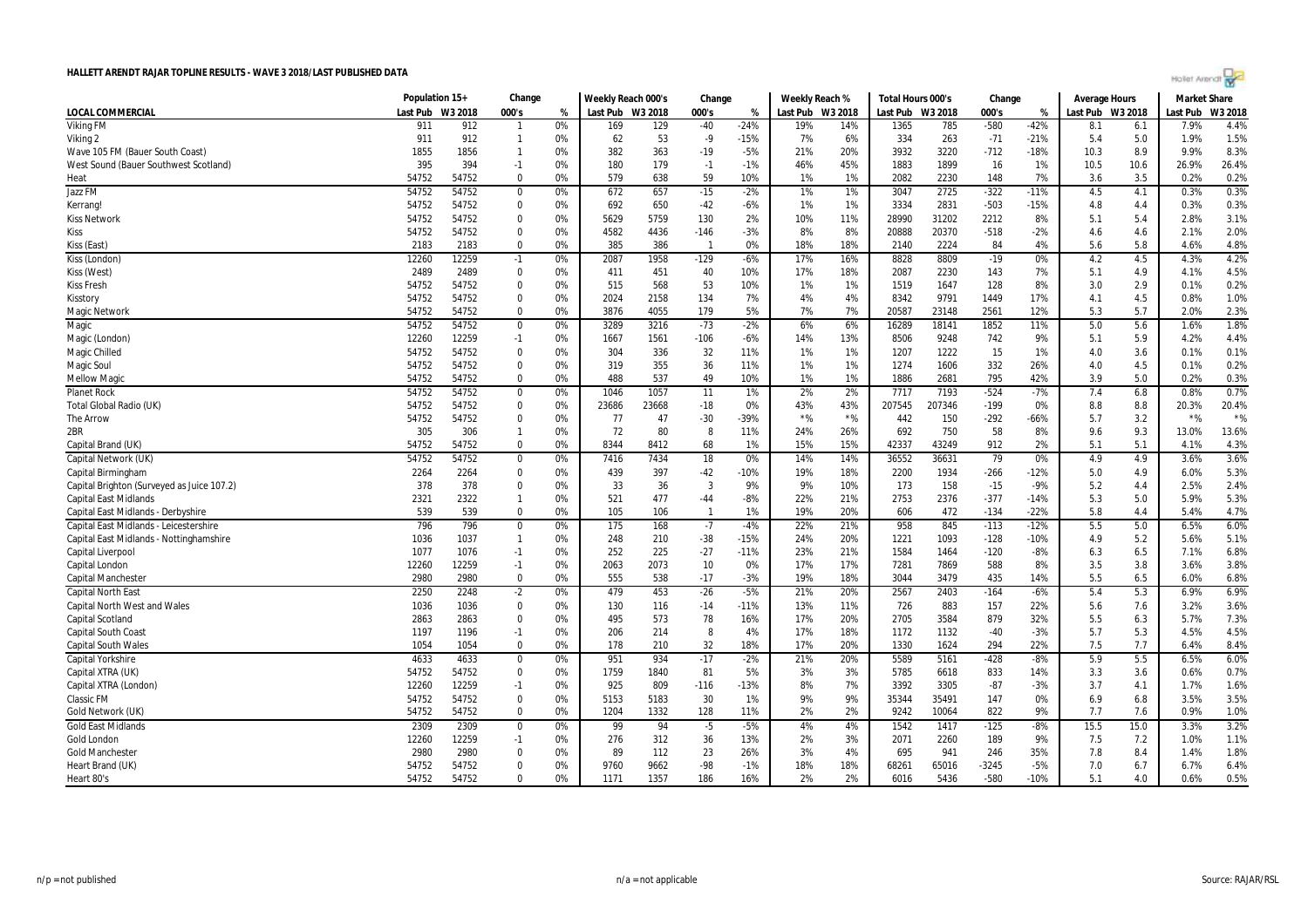|  | Agilet Arengr |  |  |
|--|---------------|--|--|
|  |               |  |  |

|                                                   | Population 15+ |         | Change         |       | Weekly Reach 000's |      | Change         |        | Weekly Reach %   |     | Total Hours 000's |       | Change         |        | <b>Average Hours</b> |      | <b>Market Share</b> |         |
|---------------------------------------------------|----------------|---------|----------------|-------|--------------------|------|----------------|--------|------------------|-----|-------------------|-------|----------------|--------|----------------------|------|---------------------|---------|
| LOCAL COMMERCIAL                                  | Last Pub       | W3 2018 | 000's          | %     | Last Pub W3 2018   |      | 000's          | %      | Last Pub W3 2018 |     | Last Pub W3 2018  |       | 000's          | %      | Last Pub W3 2018     |      | Last Pub            | W3 2018 |
| <b>Heart Extra</b>                                | 54752          | 54752   | $\Omega$       | 0%    | 579                | 681  | 102            | 18%    | 1%               | 1%  | 2065              | 2941  | 876            | 42%    | 3.6                  | 4.3  | 0.2%                | 0.3%    |
| Heart Network (UK)                                | 54752          | 54752   | $\mathbf 0$    | 0%    | 8661               | 8479 | $-182$         | $-2%$  | 16%              | 15% | 60711             | 56851 | $-3860$        | $-6%$  | 7.0                  | 6.7  | 5.9%                | 5.6%    |
| <b>Heart Cambridgeshire</b>                       | 902            | 902     | $\mathbf 0$    | 0%    | 218                | 212  | -6             | $-3%$  | 24%              | 24% | 2004              | 1853  | $-151$         | $-8%$  | 9.2                  | 8.7  | 10.0%               | 9.3%    |
| <b>Heart East Anglia</b>                          | 1238           | 1239    | $\mathbf{1}$   | 0%    | 264                | 258  | $-6$           | $-2%$  | 21%              | 21% | 2318              | 1890  | $-428$         | $-18%$ | 8.8                  | 7.3  | 8.8%                | 7.2%    |
| Heart East Anglia - Norfolk                       | 673            | 673     | $\mathbf 0$    | 0%    | 150                | 152  | $\overline{2}$ | 1%     | 22%              | 23% | 1179              | 1117  | $-62$          | $-5%$  | 7.8                  | 7.3  | 8.6%                | 8.2%    |
| Heart East Anglia - Suffolk                       | 565            | 566     | $\mathbf{1}$   | 0%    | 114                | 106  | $-8$           | $-7%$  | 20%              | 19% | 1139              | 772   | $-367$         | $-32%$ | 10.0                 | 7.3  | 9.1%                | 6.1%    |
| <b>Heart Essex</b>                                | 1399           | 1399    | $\mathbf 0$    | 0%    | 327                | 324  | $-3$           | $-1%$  | 23%              | 23% | 2567              | 2167  | $-400$         | $-16%$ | 7.9                  | 6.7  | 9.8%                | 8.1%    |
| Heart Essex - Chelmsford & Southend               | 1100           | 1100    | $\mathbf 0$    | 0%    | 251                | 243  | -8             | $-3%$  | 23%              | 22% | 2086              | 1665  | $-421$         | $-20%$ | 8.3                  | 6.9  | 10.3%               | 8.1%    |
| <b>Heart Essex - Colchester</b>                   | 193            | 194     | $\overline{1}$ | 1%    | 50                 | 54   | $\overline{4}$ | 8%     | 26%              | 28% | 438               | 390   | $-48$          | $-11%$ | 8.8                  | 7.3  | 11.0%               | 9.8%    |
| Heart Essex - Harlow                              | 105            | 104     | $-1$           | $-1%$ | 22                 | 22   | $\mathbf 0$    | 0%     | 21%              | 21% | 195               | 202   | $\overline{7}$ | 4%     | 8.9                  | 9.2  | 9.3%                | 9.7%    |
| <b>Heart Four Counties</b>                        | 2144           | 2145    | $\mathbf{1}$   | 0%    | 446                | 462  | 16             | 4%     | 21%              | 22% | 3368              | 3176  | $-192$         | $-6%$  | 7.5                  | 6.9  | 8.1%                | 7.8%    |
| Heart Four Counties - Bedfordshire                | 333            | 332     | $-1$           | 0%    | 77                 | 72   | $-5$           | $-6%$  | 23%              | 22% | 504               | 420   | $-84$          | $-17%$ | 6.6                  | 5.9  | 7.8%                | 6.5%    |
| Heart Four Counties - Beds/Bucks/Herts            | 767            | 767     | 0              | 0%    | 128                | 156  | 28             | 22%    | 17%              | 20% | 810               | 876   | 66             | 8%     | 6.3                  | 5.6  | 5.7%                | 6.3%    |
| Heart Four Counties - 96.6 FM Hertfordshire       | 369            | 368     | $-1$           | 0%    | 34                 | 30   | $-4$           | $-12%$ | 9%               | 8%  | 263               | 238   | $-25$          | $-10%$ | 7.8                  | 7.8  | 3.9%                | 3.5%    |
| Heart Four Counties - Milton Keynes               | 257            | 256     | $-1$           | 0%    | 73                 | 71   | $-2$           | $-3%$  | 28%              | 28% | 453               | 404   | $-49$          | $-11%$ | 6.2                  | 5.7  | 8.8%                | 7.7%    |
| Heart Four Counties - Northamptonshire            | 583            | 582     | $-1$           | 0%    | 145                | 141  | $-4$           | $-3%$  | 25%              | 24% | 1303              | 1241  | $-62$          | $-5%$  | 9.0                  | 8.8  | 11.1%               | 10.4%   |
| <b>Heart Kent</b>                                 | 1286           | 1286    | $\mathbf 0$    | 0%    | 346                | 321  | $-25$          | $-7%$  | 27%              | 25% | 3099              | 2391  | $-708$         | $-23%$ | 9.0                  | 7.4  | 11.3%               | 9.1%    |
| <b>Heart London</b>                               | 12260          | 12259   | $-1$           | 0%    | 1404               | 1419 | 15             | 1%     | 11%              | 12% | 7626              | 7772  | 146            | 2%     | 5.4                  | 5.5  | 3.7%                | 3.7%    |
| <b>Heart North East</b>                           | 2304           | 2303    | $-1$           | 0%    | 346                | 334  | $-12$          | $-3%$  | 15%              | 14% | 2506              | 2000  | $-506$         | $-20%$ | 7.2                  | 6.0  | 6.5%                | 5.5%    |
| Heart North Lancs & Cumbria (surveyed as The Bay) | 282            | 282     | $\mathbf 0$    | 0%    | 86                 | 74   | $-12$          | $-14%$ | 30%              | 26% | 596               | 521   | $-75$          | $-13%$ | 7.0                  | 7.0  | 11.9%               | 10.0%   |
| <b>Heart North Wales</b>                          | 732            | 731     | $-1$           | 0%    | 155                | 146  | $-9$           | $-6%$  | 21%              | 20% | 1312              | 1217  | $-95$          | $-7%$  | 8.5                  | 8.3  | 8.1%                | 6.8%    |
| <b>Heart North West</b>                           | 5686           | 5686    | $\mathbf 0$    | 0%    | 611                | 609  | $-2$           | 0%     | 11%              | 11% | 4350              | 4471  | 121            | 3%     | 7.1                  | 7.3  | 4.2%                | 4.2%    |
| <b>Heart Scotland</b>                             | 2863           | 2863    | $\mathbf 0$    | 0%    | 432                | 397  | $-35$          | $-8%$  | 15%              | 14% | 2813              | 2452  | $-361$         | $-13%$ | 6.5                  | 6.2  | 5.9%                | 5.0%    |
| <b>Heart Solent</b>                               | 1877           | 1877    | 0              | 0%    | 288                | 299  | 11             | 4%     | 15%              | 16% | 1789              | 2245  | 456            | 25%    | 6.2                  | 7.5  | 4.4%                | 5.7%    |
| <b>Heart Solent - Dorset</b>                      | 632            | 632     | $\Omega$       | 0%    | 106                | 126  | 20             | 19%    | 17%              | 20% | 565               | 984   | 419            | 74%    | 5.3                  | 7.8  | 4.2%                | 7.3%    |
| Heart Solent - Hampshire                          | 1245           | 1244    | $-1$           | 0%    | 182                | 173  | $-9$           | $-5%$  | 15%              | 14% | 1224              | 1261  | 37             | 3%     | 6.7                  | 7.3  | 4.5%                | 4.8%    |
| <b>Heart South Wales</b>                          | 1917           | 1917    | $\Omega$       | 0%    | 444                | 482  | 38             | 9%     | 23%              | 25% | 4304              | 3618  | $-686$         | $-16%$ | 9.7                  | 7.5  | 11.1%               | 9.9%    |
| <b>Heart South West</b>                           | 1468           | 1468    | $\mathbf 0$    | 0%    | 371                | 370  | $-1$           | 0%     | 25%              | 25% | 2763              | 2827  | 64             | 2%     | 7.4                  | 7.6  | 8.6%                | 8.9%    |
| Heart South West - Cornwall                       | 440            | 440     | $\Omega$       | 0%    | 113                | 110  | -3             | $-3%$  | 26%              | 25% | 793               | 887   | 94             | 12%    | 7.0                  | 8.1  | 7.9%                | 8.6%    |
| <b>Heart South West - Exeter</b>                  | 323            | 323     | $\Omega$       | 0%    | 79                 | 84   | 5              | 6%     | 24%              | 26% | 591               | 597   | 6              | 1%     | 7.5                  | 7.1  | 8.1%                | 8.3%    |
| Heart South West - North Devon                    | 155            | 154     | $-1$           | $-1%$ | 40                 | 41   |                | 3%     | 26%              | 27% | 367               | 365   | $-2$           | $-1%$  | 9.1                  | 8.8  | 10.3%               | 10.7%   |
| Heart South West - Plymouth                       | 305            | 305     | $\mathbf 0$    | 0%    | 84                 | 78   | -6             | $-7%$  | 28%              | 26% | 592               | 558   | $-34$          | $-6%$  | 7.0                  | 7.1  | 9.1%                | 8.7%    |
| Heart South West - South Hams                     | 38             | 38      | $\Omega$       | 0%    | q                  | q    | $\mathbf 0$    | 0%     | 22%              | 24% | 60                | 55    | $-5$           | $-8%$  | 7.0                  | 5.9  | 6.9%                | 6.6%    |
| Heart South West - Torbay                         | 208            | 208     | $\Omega$       | 0%    | 57                 | 59   | $\overline{2}$ | 4%     | 27%              | 28% | 398               | 417   | 19             | 5%     | 7.0                  | 7.1  | 8.3%                | 8.7%    |
| <b>Heart Sussex</b>                               | 1418           | 1418    | $\mathbf 0$    | 0%    | 350                | 361  | 11             | 3%     | 25%              | 25% | 1960              | 1908  | $-52$          | $-3%$  | 5.6                  | 5.3  | 6.7%                | 6.8%    |
| <b>Heart Sussex - North</b>                       | 288            | 288     | $\mathbf 0$    | 0%    | 33                 | 40   | $\overline{7}$ | 21%    | 12%              | 14% | 200               | 198   | $-2$           | $-1%$  | 6.0                  | 4.9  | 3.5%                | 3.4%    |
| <b>Heart Sussex - South</b>                       | 1130           | 1130    | $\mathbf 0$    | 0%    | 306                | 308  | $\overline{2}$ | 1%     | 27%              | 27% | 1759              | 1633  | $-126$         | $-7%$  | 5.7                  | 5.3  | 7.7%                | 7.2%    |
| <b>Heart Thames Valley</b>                        | 1495           | 1495    | $\Omega$       | 0%    | 337                | 286  | $-51$          | $-15%$ | 23%              | 19% | 1934              | 1676  | $-258$         | $-13%$ | 5.7                  | 5.8  | 7.0%                | 6.2%    |
| Heart Thames Valley - Berks & N.Hants             | 783            | 784     | $\mathbf{1}$   | 0%    | 170                | 157  | $-13$          | $-8%$  | 22%              | 20% | 1119              | 948   | $-171$         | $-15%$ | 6.6                  | 6.1  | 8.2%                | 7.2%    |
| Heart Thames Valley - Oxfordshire                 | 712            | 711     | $-1$           | 0%    | 167                | 130  | $-37$          | $-22%$ | 24%              | 18% | 815               | 727   | $-88$          | $-11%$ | 4.9                  | 5.6  | 5.8%                | 5.3%    |
| <b>Heart West Country</b>                         | 2300           | 2301    | $\mathbf{1}$   | 0%    | 577                | 603  | 26             | 5%     | 25%              | 26% | 4608              | 4709  | 101            | 2%     | 8.0                  | 7.8  | 9.8%                | 10.0%   |
| Heart West Country - Bristol/Weston & Bath        | 949            | 949     | $\mathbf 0$    | 0%    | 222                | 245  | 23             | 10%    | 23%              | 26% | 1813              | 2073  | 260            | 14%    | 8.2                  | 8.5  | 9.5%                | 11.0%   |
| Heart West Country - Gloucestershire              | 438            | 438     | $\Omega$       | 0%    | 122                | 121  | $-1$           | $-1%$  | 28%              | 28% | 992               | 938   | $-54$          | $-5%$  | 8.1                  | 7.7  | 10.1%               | 9.6%    |
| <b>Heart West Country - Somerset</b>              | 412            | 412     | $\mathbf 0$    | 0%    | 96                 | 102  | 6              | 6%     | 23%              | 25% | 790               | 799   | 9              | 1%     | 8.2                  | 7.9  | 8.9%                | 8.9%    |
| Heart West Country - Wiltshire                    | 503            | 503     | $\mathbf 0$    | 0%    | 148                | 155  | 7              | 5%     | 30%              | 31% | 1316              | 1381  | 65             | 5%     | 8.9                  | 8.9  | 12.5%               | 13.3%   |
| <b>Heart West Midlands</b>                        | 3813           | 3814    | $\mathbf{1}$   | 0%    | 707                | 700  | $-7$           | $-1%$  | 19%              | 18% | 4104              | 4255  | 151            | 4%     | 5.8                  | 6.1  | 6.3%                | 6.5%    |
| <b>Heart Yorkshire</b>                            | 3187           | 3186    | $-1$           | 0%    | 440                | 399  | $-41$          | $-9%$  | 14%              | 13% | 3115              | 3025  | $-90$          | $-3%$  | 7.1                  | 7.6  | 5.4%                | 5.2%    |
| LBC Network (UK)                                  | 54752          | 54752   | 0              | 0%    | 2100               | 2090 | $-10$          | 0%     | 4%               | 4%  | 20262             | 20543 | 281            | 1%     | 9.6                  | 9.8  | 2.0%                | 2.0%    |
| LBC 97.3                                          | 12260          | 12259   | $-1$           | 0%    | 1280               | 1301 | 21             | 2%     | 10%              | 11% | 13158             | 13809 | 651            | 5%     | 10.3                 | 10.6 | 6.4%                | 6.6%    |
| <b>LBC London News</b>                            | 12260          | 12259   | $-1$           | 0%    | 450                | 495  | 45             | 10%    | 4%               | 4%  | 1889              | 1915  | 26             | 1%     | 4.2                  | 3.9  | 0.9%                | 0.9%    |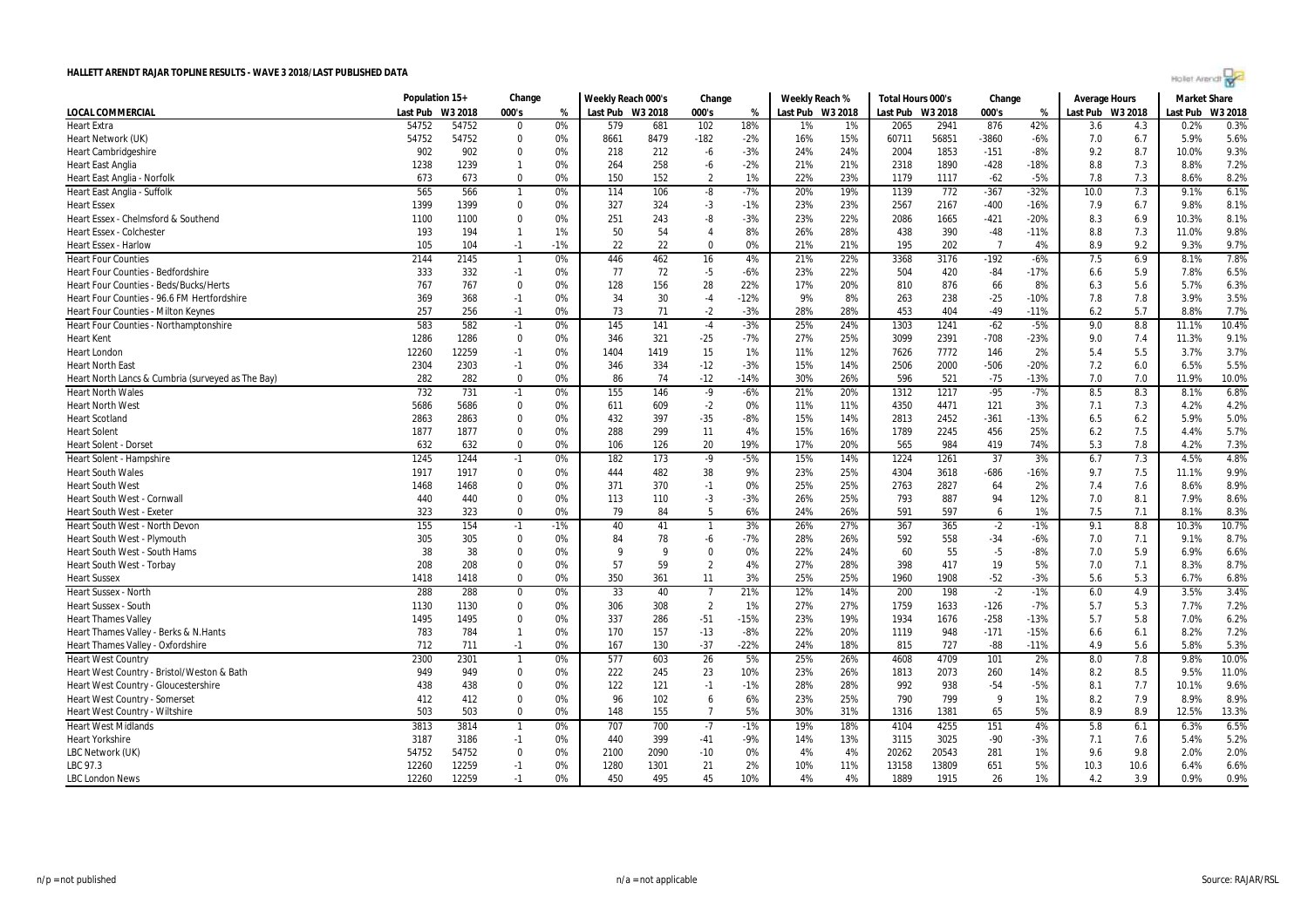|  | Agilet Arengr |  |  |
|--|---------------|--|--|
|  |               |  |  |

|                                                         | Population 15+ |         | Change       |    | Weekly Reach 000's |      | Change         |        | Weekly Reach % |         | Total Hours 000's |       | Change         |        | <b>Average Hours</b> |      | <b>Market Share</b> |         |
|---------------------------------------------------------|----------------|---------|--------------|----|--------------------|------|----------------|--------|----------------|---------|-------------------|-------|----------------|--------|----------------------|------|---------------------|---------|
| LOCAL COMMERCIAL                                        | Last Pub       | W3 2018 | 000's        | %  | Last Pub W3 2018   |      | 000's          | %      | Last Pub       | W3 2018 | Last Pub W3 2018  |       | 000's          | %      | Last Pub W3 2018     |      | Last Pub            | W3 2018 |
| Smooth Brand (UK)                                       | 54752          | 54752   | $\Omega$     | 0% | 5616               | 5814 | 198            | 4%     | 10%            | 11%     | 39640             | 42084 | 2444           | 6%     | 7.1                  | 7.2  | 3.9%                | 4.1%    |
| Smooth Extra                                            | 54752          | 54752   | $\Omega$     | 0% | 1104               | 1162 | 58             | 5%     | 2%             | 2%      | 6597              | 6284  | $-313$         | $-5%$  | 6.0                  | 5.4  | 0.6%                | 0.6%    |
| Smooth Radio Network (UK)                               | 54752          | 54752   | $\Omega$     | 0% | 4949               | 5004 | 55             | 1%     | 9%             | 9%      | 33955             | 35685 | 1730           | 5%     | 6.9                  | 7.1  | 3.3%                | 3.5%    |
| Smooth Radio Cambridgeshire                             | 902            | 902     | $\Omega$     | 0% | 37                 | 32   | -5             | $-14%$ | 4%             | 4%      | 415               | 204   | $-211$         | -51%   | 11.1                 | 6.4  | 2.1%                | 1.0%    |
| Smooth Radio Devon                                      | 1051           | 1050    | $-1$         | 0% | 35                 | 35   | $\Omega$       | 0%     | 3%             | 3%      | 189               | 213   | 24             | 13%    | 5.3                  | 6.1  | 0.8%                | 1.0%    |
| Smooth Radio East Anglia                                | 1238           | 1239    | -1           | 0% | 54                 | 61   | 7              | 13%    | 4%             | 5%      | 421               | 470   | 49             | 12%    | 7.8                  | 7.8  | 1.6%                | 1.8%    |
| Smooth Radio East Midlands                              | 2640           | 2639    | $-1$         | 0% | 391                | 401  | 10             | 3%     | 15%            | 15%     | 2789              | 2638  | $-151$         | -5%    | 7.1                  | 6.6  | 5.3%                | 5.1%    |
| <b>Smooth Radio Essex</b>                               | 1399           | 1399    | $\Omega$     | 0% | 30                 | 32   | $\overline{2}$ | 7%     | 2%             | 2%      | 192               | 218   | 26             | 14%    | 6.3                  | 6.8  | 0.7%                | 0.8%    |
| <b>Smooth Radio Four Counties</b>                       | 2144           | 2145    | $\mathbf{1}$ | 0% | 55                 | 69   | 14             | 25%    | 3%             | 3%      | 458               | 504   | 46             | 10%    | 8.2                  | 7.3  | 1.1%                | 1.2%    |
| Smooth Radio Kent                                       | 1286           | 1286    | $\Omega$     | 0% | 45                 | 46   | $\mathbf{1}$   | 2%     | 3%             | 4%      | 295               | 381   | 86             | 29%    | 6.6                  | 8.2  | 1.1%                | 1.4%    |
| Smooth Radio Lake District (surveyed as Lakeland Radio) | 51             | 51      | $\Omega$     | 0% | 12                 | 12   | $\Omega$       | 0%     | 24%            | 23%     | 82                | 84    | $\overline{2}$ | 2%     | 6.8                  | 7.2  | 8.3%                | 8.6%    |
| Smooth Radio London                                     | 12260          | 12259   | $-1$         | 0% | 703                | 936  | 233            | 33%    | 6%             | 8%      | 4573              | 5054  | 481            | 11%    | 6.5                  | 5.4  | 2.2%                | 2.4%    |
| Smooth Radio North East                                 | 2304           | 2303    | $-1$         | 0% | 523                | 536  | 13             | 2%     | 23%            | 23%     | 4003              | 4388  | 385            | 10%    | 7.7                  | 8.2  | 10.4%               | 12.2%   |
| Smooth Radio North West                                 | 5686           | 5686    | $\mathbf 0$  | 0% | 1158               | 1119 | $-39$          | $-3%$  | 20%            | 20%     | 7798              | 8453  | 655            | 8%     | 6.7                  | 7.6  | 7.5%                | 8.0%    |
| Smooth Radio North West and Wales                       | 1036           | 1036    | $\Omega$     | 0% | 59                 | 58   | $-1$           | $-2%$  | 6%             | 6%      | 370               | 272   | $-98$          | $-26%$ | 6.2                  | 4.7  | 1.6%                | 1.1%    |
| Smooth Radio Scotland                                   | 1846           | 1846    | $\Omega$     | 0% | 397                | 350  | $-47$          | $-12%$ | 22%            | 19%     | 2508              | 2549  | 41             | 2%     | 6.3                  | 7.3  | 8.0%                | 7.9%    |
| Smooth Radio Solent                                     | 1877           | 1877    | $\Omega$     | 0% | 71                 | 70   | $-1$           | $-1%$  | 4%             | 4%      | 433               | 367   | $-66$          | $-15%$ | 6.1                  | 5.2  | 1.1%                | 0.9%    |
| Smooth Radio South Wales                                | 1054           | 1054    | $\Omega$     | 0% | 49                 | 58   | 9              | 18%    | 5%             | 5%      | 265               | 434   | 169            | 64%    | 5.4                  | 7.5  | 1.3%                | 2.2%    |
| <b>Smooth Radio Sussex</b>                              | 1455           | 1455    | $\Omega$     | 0% | 60                 | 49   | $-11$          | $-18%$ | 4%             | 3%      | 462               | 476   | 14             | 3%     | 7.8                  | 9.8  | 1.6%                | 1.7%    |
| Smooth Radio Thames Valley                              | 1495           | 1495    | $\Omega$     | 0% | 18                 | 24   | 6              | 33%    | 1%             | 2%      | 139               | 142   | 3              | 2%     | 7.9                  | 5.8  | 0.5%                | 0.5%    |
| Smooth Radio West Country                               | 2300           | 2301    | $\mathbf{1}$ | 0% | 114                | 129  | 15             | 13%    | 5%             | 6%      | 809               | 1010  | 201            | 25%    | 7.1                  | 7.8  | 1.7%                | 2.1%    |
| Smooth Radio West Midlands                              | 3813           | 3814    | $\mathbf{1}$ | 0% | 551                | 523  | $-28$          | $-5%$  | 14%            | 14%     | 4817              | 4171  | $-646$         | $-13%$ | 8.8                  | 8.0  | 7.3%                | 6.3%    |
| Radio X Network (UK)                                    | 54752          | 54752   | $\Omega$     | 0% | 1679               | 1717 | 38             | 2%     | 3%             | 3%      | 13208             | 14368 | 1160           | 9%     | 7.9                  | 8.4  | 1.3%                | 1.4%    |
| Radio X London                                          | 12260          | 12259   | $-1$         | 0% | 474                | 358  | $-116$         | $-24%$ | 4%             | 3%      | 2490              | 2609  | 119            | 5%     | 5.3                  | 7.3  | 1.2%                | 1.2%    |
| Radio X Manchester                                      | 2980           | 2980    | $\Omega$     | 0% | 205                | 226  | 21             | 10%    | 7%             | 8%      | 1299              | 1771  | 472            | 36%    | 6.3                  | 7.8  | 2.6%                | 3.5%    |
| <b>Sunrise Radio National</b>                           | 54752          | 54752   | $\mathbf 0$  | 0% | 330                | 315  | $-15$          | $-5%$  | 1%             | 1%      | 1649              | 1603  | $-46$          | $-3%$  | 5.0                  | 5.1  | 0.2%                | 0.2%    |
| Sunrise Radio London                                    | 12260          | 12260   | $\Omega$     | 0% | 176                | 166  | $-10$          | $-6%$  | 1%             | 1%      | 990               | 897   | $-93$          | $-9%$  | 5.6                  | 5.4  | 0.5%                | 0.4%    |
| Wireless Group (inc. National Stations)                 | 54752          | 54752   | $\mathbf 0$  | 0% | 4656               | 4640 | $-16$          | 0%     | 9%             | 8%      | 33624             | 31966 | -1658          | $-5%$  | 7.2                  | 6.9  | 3.3%                | 3.1%    |
| Peak 107 FM                                             | 422            | 422     | $\Omega$     | 0% | 70                 | 81   | 11             | 16%    | 16%            | 19%     | 632               | 730   | 98             | 16%    | 9.1                  | 9.0  | 7.7%                | 8.6%    |
| Pulse 1 (was The Pulse)                                 | 732            | 731     | $-1$         | 0% | 101                | 112  | 11             | 11%    | 14%            | 15%     | 769               | 948   | 179            | 23%    | 7.6                  | 8.5  | 6.4%                | 7.5%    |
| Pulse <sub>2</sub>                                      | 732            | 731     | $-1$         | 0% | 42                 | 38   | $-4$           | $-10%$ | 6%             | 5%      | 198               | 123   | $-75$          | $-38%$ | 4.7                  | 3.3  | 1.6%                | 1.0%    |
| Scottish Sun 80s                                        | 2863           | 2863    | $\Omega$     | 0% | 11                 | 23   | 12             | 109%   | $*$ %          | 1%      | 31                | 154   | 123            | 397%   | 2.9                  | 6.8  | 0.1%                | 0.3%    |
| <b>Scottish Sun Greatest Hits</b>                       | 2863           | 2863    | $\Omega$     | 0% | $\overline{2}$     | 5    | 3              | 150%   | $*$ %          | $*$ %   | $\overline{7}$    | q     | $\overline{2}$ | 29%    | 3.8                  | 1.6  | $*$ %               | $*$ %   |
| <b>Scottish Sun Hits</b>                                | 2863           | 2863    | $\Omega$     | 0% | 6                  | 6    | $\Omega$       | 0%     | $*$ %          | $*$ %   | 40                | 43    | -3             | 8%     | 6.3                  | 6.7  | 0.1%                | 0.1%    |
| Signal 107                                              | 1040           | 1040    | $\Omega$     | 0% | 47                 | 50   | 3              | 6%     | 5%             | 5%      | 296               | 326   | 30             | 10%    | 6.3                  | 6.6  | 1.5%                | 1.8%    |
| Signal One                                              | 806            | 806     | $\Omega$     | 0% | 217                | 202  | $-15$          | $-7%$  | 27%            | 25%     | 1969              | 1863  | $-106$         | $-5%$  | 9.1                  | 9.2  | 11.8%               | 10.8%   |
| Signal Two                                              | 806            | 806     | $\Omega$     | 0% | 59                 | 56   | $-3$           | $-5%$  | 7%             | 7%      | 581               | 753   | 172            | 30%    | 9.9                  | 13.4 | 3.5%                | 4.4%    |
| Swansea Sound - 1170 MW                                 | 479            | 479     | $\Omega$     | 0% | 41                 | 50   | 9              | 22%    | 9%             | 10%     | 467               | 526   | 59             | 13%    | 11.4                 | 10.6 | 4.8%                | 5.4%    |
| talkRADIO                                               | 54752          | 54752   | $\Omega$     | 0% | 294                | 261  | $-33$          | $-11%$ | 1%             | $*96$   | 1339              | 1039  | $-300$         | $-22%$ | 4.5                  | 4.0  | 0.1%                | 0.1%    |
| talkSPORT                                               | 54752          | 54752   | $\Omega$     | 0% | 2895               | 2959 | 64             | 2%     | 5%             | 5%      | 20235             | 19342 | $-893$         | $-4%$  | 7.0                  | 6.5  | 2.0%                | 1.9%    |
| talkSPORT2                                              | 54752          | 54752   | $\Omega$     | 0% | 273                | 279  | 6              | 2%     | $*$ %          | 1%      | 681               | 1059  | 378            | 56%    | 2.5                  | 3.8  | 0.1%                | 0.1%    |
| 107.4 Tower FM                                          | 442            | 442     | $\Omega$     | 0% | 25                 | 34   | 9              | 36%    | 6%             | 8%      | 210               | 232   | 22             | 10%    | 8.2                  | 6.8  | 2.7%                | 3.1%    |
| U105 (Greater Belfast)                                  | 904            | 903     | $-1$         | 0% | 153                | 186  | 33             | 22%    | 17%            | 21%     | 1571              | 1664  | 93             | 6%     | 10.3                 | 8.9  | 10.2%               | 10.9%   |
| U105 (Outside Belfast)                                  | 607            | 607     | $\Omega$     | 0% | 21                 | 25   | $\overline{4}$ | 19%    | 3%             | 4%      | 110               | 99    | $-11$          | $-10%$ | 5.2                  | 4.0  | 0.9%                | 0.8%    |
| Virgin Radio                                            | 54752          | 54752   | $\Omega$     | 0% | 413                | 414  | $\mathbf{1}$   | 0%     | 1%             | 1%      | 1543              | 1347  | $-196$         | $-13%$ | 3.7                  | 3.3  | 0.2%                | 0.1%    |
| 96.4 FM The Wave                                        | 479            | 479     | $\Omega$     | 0% | 135                | 123  | $-12$          | $-9%$  | 28%            | 26%     | 896               | 829   | $-67$          | -7%    | 6.7                  | 6.7  | 9.1%                | 8.5%    |
| Radio Wave 96.5 FM                                      | 232            | 232     | $\mathbf 0$  | 0% | 52                 | 58   | 6              | 12%    | 23%            | 25%     | 474               | 457   | $-17$          | -4%    | 9.0                  | 7.9  | 11.4%               | 10.9%   |
| 107.2 Wire FM                                           | 275            | 276     | $\mathbf{1}$ | 0% | 27                 | 26   | $-1$           | $-4%$  | 10%            | 10%     | 182               | 204   | 22             | 12%    | 6.8                  | 7.8  | 3.1%                | 3.6%    |
| 102.4 Wish FM                                           | 462            | 462     | $\Omega$     | 0% | 56                 | 63   | $\overline{7}$ | 13%    | 12%            | 14%     | 205               | 208   | 3              | 1%     | 3.7                  | 3.3  | 2.2%                | 2.2%    |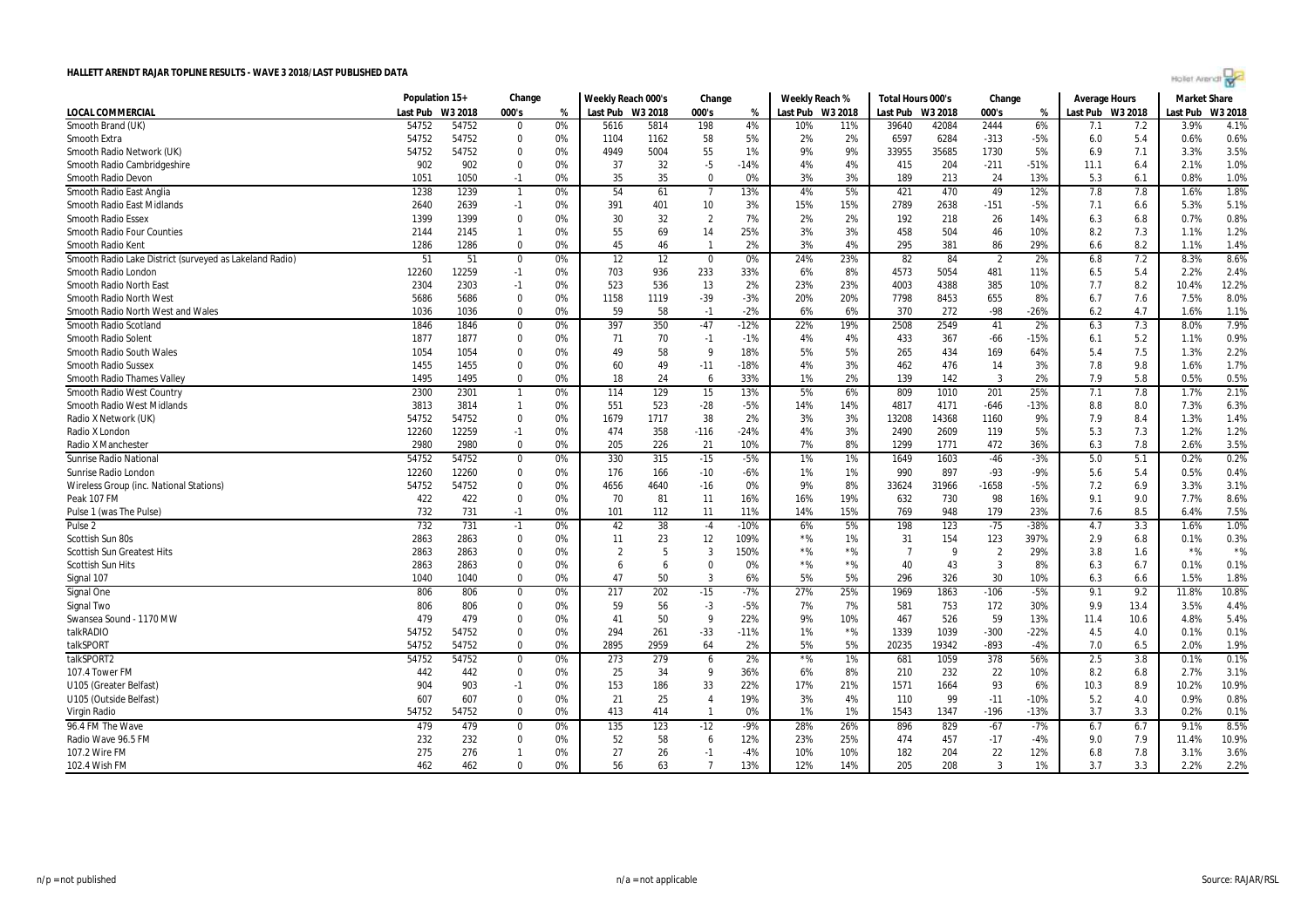| Hollet Arendt |  |
|---------------|--|
|               |  |
|               |  |

|                                                            | Population 15+   |       | Change         |       | Weekly Reach 000's |                         | Change         |        | Weekly Reach % |                  | Total Hours 000's |       | Change         |        | <b>Average Hours</b> |      | <b>Market Share</b> |         |
|------------------------------------------------------------|------------------|-------|----------------|-------|--------------------|-------------------------|----------------|--------|----------------|------------------|-------------------|-------|----------------|--------|----------------------|------|---------------------|---------|
| <b>LOCAL COMMERCIAL</b>                                    | Last Pub W3 2018 |       | 000's          | %     | Last Pub W3 2018   |                         | 000's          | %      |                | Last Pub W3 2018 | Last Pub W3 2018  |       | 000's          | %      | Last Pub W3 2018     |      | Last Pub            | W3 2018 |
| <b>Total Celador Radio</b>                                 | 6098             | 6184  | 86             | 1%    | 778                | 813                     | 35             | 4%     | 13%            | 13%              | 4789              | 4982  | 193            | 4%     | 6.2                  | 6.1  | 3.9%                | 4.0%    |
| THE BEACH                                                  | 182              | 182   | $\mathbf 0$    | 0%    | 40                 | 47                      | $\overline{7}$ | 18%    | 22%            | 26%              | 513               | 508   | $-5$           | $-1%$  | 12.7                 | 10.9 | 12.2%               | 13.3%   |
| The Breeze (Cheltenham)                                    | 171              | 172   | $\mathbf{1}$   | 1%    | 18                 | 21                      | 3              | 17%    | 11%            | 12%              | 80                | 92    | 12             | 15%    | 4.3                  | 4.4  | 2.2%                | 2.5%    |
| The Breeze (Solent/East Hants and West Surrey)             | 1303             | 1303  | $\Omega$       | 0%    | 79                 | 63                      | $-16$          | $-20%$ | 6%             | 5%               | 644               | 494   | $-150$         | $-23%$ | 8.2                  | 7.8  | 2.3%                | 1.8%    |
| The Breeze South Devon                                     | 258              | 258   | $\Omega$       | 0%    | 39                 | 39                      | $\Omega$       | 0%     | 15%            | 15%              | 323               | 330   | $\overline{7}$ | 2%     | 8.3                  | 8.5  | 5.4%                | 5.6%    |
| The Breeze South West (Bristol/Weston/Bath and West Wilts) | 1071             | 1072  | $\mathbf{1}$   | 0%    | 64                 | 91                      | 27             | 42%    | 6%             | 8%               | 311               | 376   | 65             | 21%    | 4.9                  | 4.1  | 1.4%                | 1.7%    |
| The Breeze Thames Valley                                   | 707              | 707   | $\mathbf{0}$   | 0%    | 56                 | 51                      | $-5$           | $-9%$  | 8%             | 7%               | 342               | 267   | $-75$          | $-22%$ | 6.1                  | 5.2  | 2.9%                | 2.3%    |
| The Breeze (Yeovil/Shaftesbury and Bridgwater)             | 471              | 471   | $\mathbf{0}$   | 0%    | 66                 | 68                      | $\overline{2}$ | 3%     | 14%            | 14%              | 654               | 613   | $-41$          | $-6%$  | 9.9                  | 9.0  | 6.3%                | 5.9%    |
| Dream 100                                                  | 135              | 136   | $\mathbf{1}$   | 1%    | 35                 | 34                      | $-1$           | $-3%$  | 26%            | 25%              | 389               | 319   | $-70$          | $-18%$ | 11.2                 | 9.5  | 12.3%               | 10.3%   |
| <b>Fire Radio</b>                                          | 328              | 328   | $\mathbf 0$    | 0%    | 53                 | 56                      | 3              | 6%     | 16%            | 17%              | 203               | 233   | 30             | 15%    | 3.9                  | 4.1  | 3.0%                | 3.6%    |
| North Norfolk Radio                                        | 94               | 93    | $-1$           | $-1%$ | 17                 | $\overline{17}$         | $\mathbf 0$    | 0%     | 18%            | 18%              | 140               | 143   | $\overline{3}$ | 2%     | 8.4                  | 8.4  | 6.6%                | 7.1%    |
| Radio Norwich                                              | 342              | 342   | $\mathbf 0$    | 0%    | 48                 | 42                      | $-6$           | $-13%$ | 14%            | 12%              | 338               | 212   | $-126$         | $-37%$ | 7.1                  | 5.1  | 4.5%                | 3.1%    |
| Sam FM Bristol                                             | 820              | 820   | $\Omega$       | 0%    | 91                 | 99                      | 8              | 9%     | 11%            | 12%              | 404               | 409   | 5              | 1%     | 4.5                  | 4.1  | 2.5%                | 2.5%    |
| Sam FM South Coast                                         | 2174             | 2174  | $\mathbf{0}$   | 0%    | 153                | 155                     | $\overline{2}$ | 1%     | 7%             | 7%               | 676               | 525   | $-151$         | $-22%$ | 4.4                  | 3.4  | 1.5%                | 1.2%    |
| Sam FM Swindor                                             | 208              | 207   | $-1$           | 0%    | 14                 | 15                      | $\mathbf{1}$   | 7%     | 7%             | 7%               | 76                | 114   | 38             | 50%    | 5.2                  | 7.5  | 1.9%                | 3.1%    |
| Sam FM Thames Valley                                       | n/p              | 784   | n/a            | n/a   | n/p                | $\overline{\mathbf{3}}$ | n/a            | n/a    | n/p            | ${}^{\star}\%$   | n/p               | 3     | n/a            | n/a    | n/p                  | 0.8  | n/p                 | $*$ %   |
| Town 102 FM                                                | 291              | 291   | 0              | 0%    | 38                 | 37                      | $-1$           | $-3%$  | 13%            | 13%              | 215               | 199   | $-16$          | $-7%$  | 5.6                  | 5.4  | 3.5%                | 3.1%    |
| <b>Central FM</b>                                          | 217              | 217   | $\Omega$       | 0%    | 42                 | 43                      | $\mathbf{1}$   | 2%     | 19%            | 20%              | 231               | 250   | 19             | 8%     | 5.5                  | 5.9  | 6.2%                | 7.0%    |
| <b>Coast and County Radio</b>                              | 503              | 504   | $\mathbf{1}$   | 0%    | $\mathbf{3}$       | $\overline{3}$          | $\Omega$       | 0%     | 1%             | 1%               | 30                | 33    | 3              | 10%    | 11.2                 | 13.0 | 0.3%                | 0.3%    |
| Communicorp UK                                             | 18182            | 18182 | $\Omega$       | 0%    | 3440               | 3456                    | 16             | 0%     | 19%            | 19%              | 23849             | 25544 | 1695           | 7%     | 6.9                  | 7.4  | 7.2%                | 7.7%    |
| <b>Capital Scotland</b>                                    | 2863             | 2863  | $\mathbf 0$    | 0%    | 495                | 573                     | 78             | 16%    | 17%            | 20%              | 2705              | 3584  | 879            | 32%    | 5.5                  | 6.3  | 5.7%                | 7.3%    |
| <b>Capital South Wales</b>                                 | 1054             | 1054  | $\mathbf{0}$   | 0%    | 178                | 210                     | 32             | 18%    | 17%            | 20%              | 1330              | 1624  | 294            | 22%    | 7.5                  | 7.7  | 6.4%                | 8.4%    |
| <b>Heart North Wales</b>                                   | 732              | 731   | $-1$           | 0%    | 155                | 146                     | $-9$           | $-6%$  | 21%            | 20%              | 1312              | 1217  | $-95$          | $-7%$  | 8.5                  | 8.3  | 8.1%                | 6.8%    |
| <b>Heart Yorkshire</b>                                     | 3187             | 3186  | $-1$           | 0%    | 440                | 399                     | $-41$          | $-9%$  | 14%            | 13%              | 3115              | 3025  | $-90$          | $-3%$  | 7.1                  | 7.6  | 5.4%                | 5.2%    |
| Smooth Radio East Midlands                                 | 2640             | 2639  | $-1$           | 0%    | 391                | 401                     | 10             | 3%     | 15%            | 15%              | 2789              | 2638  | $-151$         | $-5%$  | 7.1                  | 6.6  | 5.3%                | 5.1%    |
| Smooth Radio North East                                    | 2304             | 2303  | $-1$           | 0%    | 523                | 536                     | 13             | 2%     | 23%            | 23%              | 4003              | 4388  | 385            | 10%    | 7.7                  | 8.2  | 10.4%               | 12.2%   |
| <b>Smooth Radio North West</b>                             | 5686             | 5686  | $\mathbf 0$    | 0%    | 1158               | 1119                    | $-39$          | $-3%$  | 20%            | 20%              | 7798              | 8453  | 655            | 8%     | 6.7                  | 7.6  | 7.5%                | 8.0%    |
| <b>XS Manchester</b>                                       | 2980             | 2980  | $\mathbf{0}$   | 0%    | 117                | 95                      | $-22$          | $-19%$ | 4%             | 3%               | 798               | 616   | $-182$         | $-23%$ | 6.8                  | 6.5  | 1.6%                | 1.2%    |
| Connect FM (was Connect FM and Lite 106.8FM)               | 458              | 458   | $\Omega$       | 0%    | 48                 | 52                      | $\overline{4}$ | 8%     | 11%            | 11%              | 370               | 406   | 36             | 10%    | 7.7                  | 7.8  | 3.9%                | 4.2%    |
| <b>Total Dee Radio Group</b>                               | 1387             | 1387  | $\mathbf 0$    | 0%    | 47                 | 44                      | $-3$           | $-6%$  | 3%             | 3%               | 316               | 304   | $-12$          | $-4%$  | 6.7                  | 6.9  | 1.1%                | 1.1%    |
| Cheshire's Silk 106.9                                      | 186              | 186   | $\mathbf 0$    | 0%    | 10                 | q                       | $-1$           | $-10%$ | 5%             | 5%               | 47                | 59    | 12             | 26%    | 4.9                  | 6.5  | 1.5%                | 1.8%    |
| Chester's Dee 106.3 (Dee on DAB)                           | 196              | 196   | $\mathbf{0}$   | 0%    | 31                 | 29                      | $-2$           | $-6%$  | 16%            | 15%              | 243               | 218   | $-25$          | $-10%$ | 7.9                  | 7.5  | 5.1%                | 4.8%    |
| Love 80's Liverpool                                        | 1006             | 1006  | $\mathbf{0}$   | 0%    | $\overline{7}$     | 6                       | $-1$           | $-14%$ | 1%             | 1%               | 25                | 27    | $\overline{2}$ | 8%     | 3.8                  | 4.7  | 0.1%                | 0.1%    |
| 100% Dragon Hits and Whatever                              | 1466             | 1466  | $\mathbf{0}$   | 0%    | $\mathbf{Q}$       | 8                       | $-1$           | $-11%$ | 1%             | 1%               | 52                | 47    | $-5$           | $-10%$ | 5.7                  | 5.6  | 0.2%                | 0.2%    |
| <b>Encore Radio</b>                                        | 14001            | 14002 | $\mathbf{1}$   | 0%    | 30                 | 29                      | $-1$           | $-3%$  | $*$ %          | $*$ %            | 159               | 161   | $\overline{2}$ | 1%     | 5.2                  | 5.4  | 0.1%                | 0.1%    |
| <b>Total Essex Radio</b>                                   | 1314             | 1313  | $-1$           | 0%    | 53                 | 53                      | $\mathbf 0$    | 0%     | 4%             | 4%               | 352               | 371   | 19             | 5%     | 6.6                  | 7.1  | 1.3%                | 1.5%    |
| Radio Essex (was Southend & Chelmsford)                    | 505              | 504   | $-1$           | 0%    | 28                 | 26                      | $-2$           | $-7%$  | 6%             | 5%               | 184               | 169   | $-15$          | $-8%$  | 6.6                  | 6.6  | 1.8%                | 1.7%    |
| Radio Essex DAB                                            | 1314             | 1313  | $-1$           | 0%    | 30                 | 33                      | $\overline{3}$ | 10%    | 2%             | 3%               | 168               | 202   | 34             | 20%    | 5.5                  | 6.0  | 0.6%                | 0.8%    |
| Radio Exe                                                  | 210              | 210   | $\mathbf 0$    | 0%    | 28                 | 27                      | $-1$           | $-4%$  | 13%            | 13%              | 187               | 176   | $-11$          | $-6%$  | 6.8                  | 6.5  | 4.2%                | 4.0%    |
| 3FM                                                        | 70               | 69    | $-1$           | $-1%$ | 25                 | 26                      | $\mathbf{1}$   | 4%     | 36%            | 37%              | 244               | 264   | 20             | 8%     | 9.9                  | 10.2 | 16.5%               | 18.9%   |
| Fun Kids (London)                                          | 12260            | 12260 | $\mathbf 0$    | 0%    | 64                 | 47                      | $-17$          | $-27%$ | 1%             | $*$ %            | 100               | 91    | $-9$           | $-9%$  | 1.6                  | 1.9  | $*$ %               | $*$ %   |
| <b>IOW Radio</b>                                           | 120              | 119   | $-1$           | $-1%$ | 36                 | 37                      | $\overline{1}$ | 3%     | 30%            | 31%              | 207               | 246   | 39             | 19%    | 5.8                  | 6.7  | 8.1%                | 9.9%    |
| JACK/UNION JACK TOTAL (national+local)                     | 54752            | 54752 | $\mathbf{0}$   | 0%    | 234                | 219                     | $-15$          | $-6%$  | $*$ %          | $*$ %            | 1353              | 1059  | $-294$         | $-22%$ | 5.8                  | 4.8  | 0.1%                | 0.1%    |
| JACK Oxfordshire Local (TOTAL)                             | 534              | 534   | $\Omega$       | 0%    | 127                | 106                     | $-21$          | $-17%$ | 24%            | 20%              | 869               | 577   | $-292$         | $-34%$ | 6.8                  | 5.5  | 8.5%                | 5.8%    |
| <b>JACK 2 Hits Oxfordshire</b>                             | 519              | 519   | $\Omega$       | 0%    | 61                 | 52                      | $-9$           | $-15%$ | 12%            | 10%              | 259               | 129   | $-130$         | $-50%$ | 4.3                  | 2.5  | 2.6%                | 1.3%    |
| 106 JACKfm (Oxford)                                        | 534              | 534   | $\overline{0}$ | 0%    | 85                 | 69                      | $-16$          | $-19%$ | 16%            | 13%              | 484               | 348   | $-136$         | $-28%$ | 5.7                  | 5.0  | 4.7%                | 3.5%    |
| Jack 3                                                     | 533              | 533   | $\Omega$       | 0%    | 4                  | -5                      | $\mathbf{1}$   | 25%    | 1%             | 1%               | 53                | 62    | 9              | 17%    | 12.3                 | 12.9 | 0.5%                | 0.6%    |
| <b>Union JACK</b>                                          | 54752            | 54752 | $\mathbf{0}$   | 0%    | 116                | 111                     | -5             | $-4%$  | $*$ %          | $*$ %            | 486               | 508   | 22             | 5%     | 4.2                  | 4.6  | $*$ %               | $*$ %   |
| Kingdom FM                                                 | 293              | 293   | $\mathbf 0$    | 0%    | 52                 | 48                      | -4             | $-8%$  | 18%            | 16%              | 292               | 276   | $-16$          | $-5%$  | 5.7                  | 5.7  | 6.0%                | 5.5%    |
| kmfm Group                                                 | 1280             | 1278  | $-2$           | 0%    | 150                | 189                     | 39             | 26%    | 12%            | 15%              | 945               | 1046  | 101            | 11%    | 6.3                  | 5.5  | 3.4%                | 4.0%    |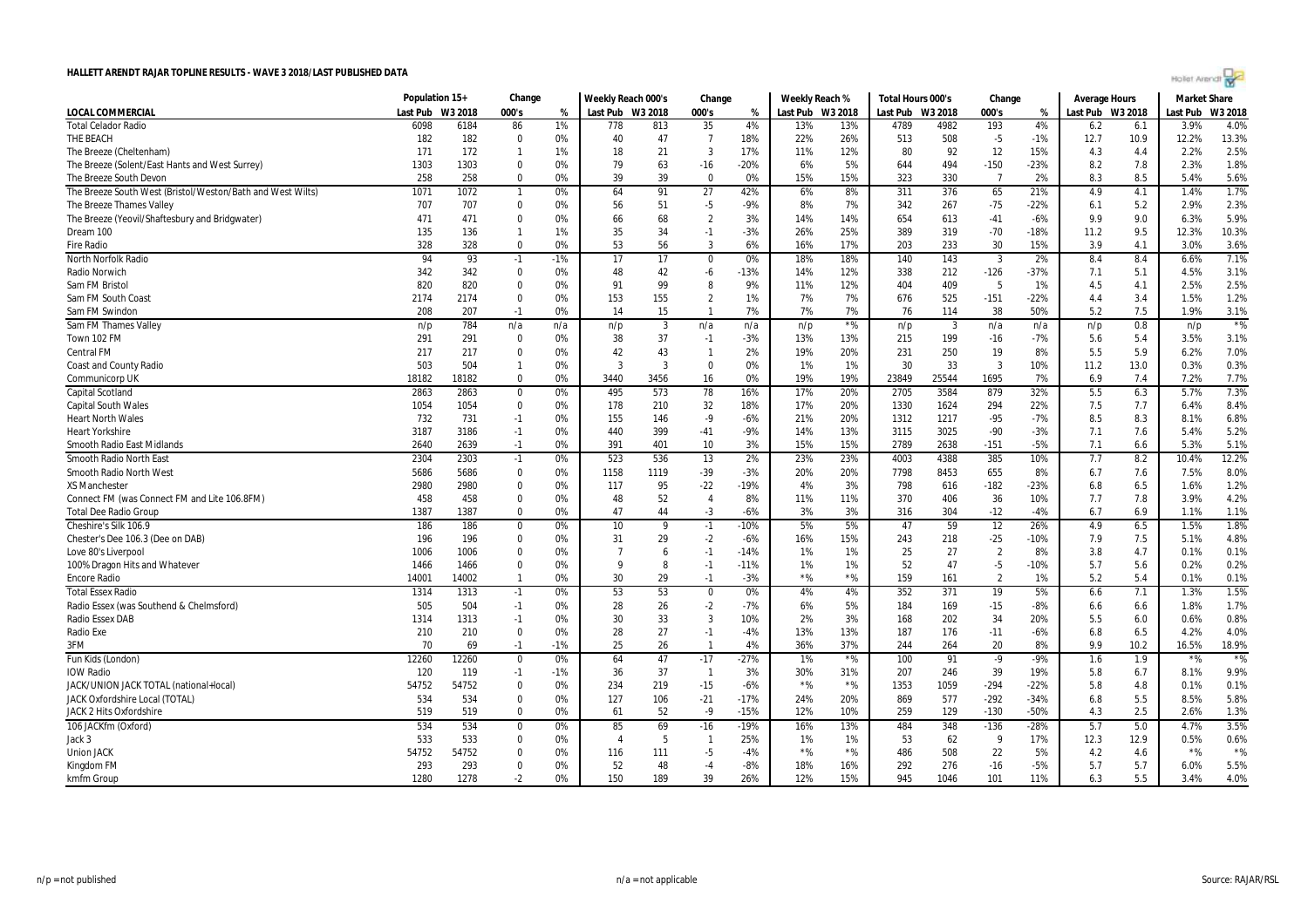|                                                  | Population 15+ |              | Change                      |          | Weekly Reach 000's |           | Change                  |                  | Weekly Reach % |                | Total Hours 000's |                | Change                   |                 | <b>Average Hours</b> |            | <b>Market Share</b> |               |
|--------------------------------------------------|----------------|--------------|-----------------------------|----------|--------------------|-----------|-------------------------|------------------|----------------|----------------|-------------------|----------------|--------------------------|-----------------|----------------------|------------|---------------------|---------------|
| LOCAL COMMERCIAL                                 | Last Pub       | W3 2018      | 000's                       | %        | Last Pub W3 2018   |           | 000's                   | %                | Last Pub       | W3 2018        | Last Pub          | W3 2018        | 000's                    | %               | Last Pub W3 2018     |            | Last Pub            | W3 2018       |
| kmfm East                                        | 586            | 585          | $-1$                        | 0%       | 71                 | 92        | 21                      | 30%              | 12%            | 16%            | 407               | 442            | 35                       | 9%              | 5.8                  | 4.8        | 3.2%                | 3.7%          |
| kmfm West                                        | 694            | 693          | $-1$                        | 0%       | 79                 | 97        | 18                      | 23%              | 11%            | 14%            | 538               | 604            | 66                       | 12%             | 6.8                  | 6.2        | 3.6%                | 4.3%          |
| Like Radio Herefordshire and Worcestershire      | n/p            | 484          | n/a                         | n/a      | n/p                | 0.4       | n/a                     | n/a              | n/p            | $*$ %          | n/p               | $\overline{2}$ | n/a                      | n/a             | n/p                  | 6.5        | n/p                 | $*$ %         |
| <b>Lincs FM Group</b>                            | 2471           | 2471         | $\mathbf 0$                 | 0%       | 534                | 544       | 10                      | 2%               | 22%            | 22%            | 5471              | 5145           | $-326$                   | $-6%$           | 10.2                 | 9.5        | 10.6%               | 10.3%         |
| Dearne FM                                        | 243            | 243          | $\mathbf 0$                 | 0%       | 44                 | 45        | $\mathbf{1}$            | 2%               | 18%            | 18%            | 350               | 286            | -64                      | $-18%$          | 8.0                  | 6.4        | 7.1%                | 6.0%          |
| <b>KCFM</b>                                      | 464            | 463          | $-1$                        | 0%       | 70                 | 68        | $-2$                    | $-3%$            | 15%            | 15%            | 541               | 506            | $-35$                    | $-6%$           | 7.7                  | 7.5        | 6.0%                | 5.9%          |
| <b>Lincs FM 102.2</b>                            | 941            | 940          | $-1$                        | 0%       | 285                | 298       | 13                      | 5%               | 30%            | 32%            | 2933              | 2822           | $-111$                   | $-4%$           | 10.3                 | 9.5        | 15.0%               | 13.3%         |
| <b>Ridings FM</b>                                | 306            | 306          | 0                           | 0%       | 38                 | 44        | 6                       | 16%              | 12%            | 14%            | 318               | 367            | 49                       | 15%             | 8.3                  | 8.3        | 4.7%                | 5.7%          |
| <b>Rother FM</b>                                 | 210            | 210          | $\Omega$                    | 0%       | 26                 | 30        | $\overline{4}$          | 15%              | 13%            | 14%            | 258               | 258            | $\Omega$                 | 0%              | 9.8                  | 8.6        | 6.3%                | 6.2%          |
| <b>Trax FM</b>                                   | 377            | 377          | $\Omega$                    | 0%       | 70                 | 75        | -5                      | 7%               | 19%            | 20%            | 912               | 832            | $-80$                    | $-9%$           | 13.0                 | 11.2       | 11.8%               | 11.2%         |
| <b>Total Lyca</b>                                | 12260          | 12260        | $\mathbf 0$                 | 0%       | 157                | 141       | $-16$                   | $-10%$           | 1%             | 1%             | 1298              | 1260           | $-38$                    | $-3%$           | 8.2                  | 8.9        | 0.6%                | 0.6%          |
| Dilse Radio 1035am                               | 12260          | 12260        | $\mathbf 0$                 | 0%       | 35                 | 47        | 12                      | 34%              | $*$ %          | $*96$          | 238               | 275            | 37                       | 16%             | 6.8                  | 5.8        | 0.1%                | 0.1%          |
| Lyca Radio 1458am                                | 12260          | 12260        | $\Omega$                    | 0%       | 106                | 77        | $-29$                   | $-27%$           | 1%             | 1%             | 391               | 289            | $-102$                   | $-26%$          | 3.7                  | 3.7        | 0.2%                | 0.1%          |
| Time FM 107.5                                    | 471            | 471          | $\mathbf 0$                 | 0%       | 25                 | 27        | $\overline{2}$          | 8%               | 5%             | 6%             | 425               | 441            | 16                       | 4%              | 16.9                 | 16.4       | 5.2%                | 5.4%          |
| Radio Mansfield 103.2                            | 162            | 162          | $\Omega$                    | 0%       | 30                 | 28        | $-2$                    | $-7%$            | 18%            | 17%            | 298               | 253            | $-45$                    | $-15%$          | 10.0                 | 9.1        | 8.2%                | 7.1%          |
| Manx Radio                                       | 70             | 69           | $-1$                        | $-1%$    | 32                 | 32        | $\overline{0}$          | 0%               | 46%            | 46%            | 307               | 298            | $-9$                     | $-3%$           | 9.5                  | 9.4        | 20.8%               | 21.3%         |
| Mi-Soul                                          | 12260          | 12260        | $\mathbf 0$                 | 0%       | 72                 | 77        | 5                       | 7%               | 1%             | 1%             | 847               | 1160           | 313                      | 37%             | 11.7                 | 15.1       | 0.4%                | 0.6%          |
| More Radio                                       | 516            | 516          | $\Omega$                    | 0%       | 49                 | 46        | -3                      | $-6%$            | 9%             | 9%             | 236               | 224            | $-12$                    | $-5%$           | 4.9                  | 4.9        | 2.1%                | 2.2%          |
| <b>Nation Broadcasting Group</b>                 | 15148          | 15148        | $\Omega$                    | 0%       | 409                | 393       | $-16$                   | $-4%$            | 3%             | 3%             | 2500              | 2425           | $-75$                    | $-3%$           | 6.1                  | 6.2        | 0.9%                | 0.9%          |
| 106.3 Bridge FM                                  | 131            | 131          | $\mathbf 0$                 | 0%       | 36                 | 31        | -5                      | $-14%$           | 28%            | 24%            | 258               | 262            | $\overline{4}$           | 2%              | 7.2                  | 8.3        | 9.2%                | 10.0%         |
| Radio Carmarthenshire                            | 132            | 132          | $\mathbf 0$                 | 0%       | 32                 | 31        | $-1$                    | $-3%$            | 24%            | 24%            | 210               | 211            |                          | 0%              | 6.6                  | 6.8        | 7.8%                | 7.6%          |
| Radio Ceredigion                                 | 80             | 79           | $-1$                        | $-1%$    | 15                 | 15        | $\mathbf 0$             | 0%               | 18%            | 19%            | 78                | 77             | $-1$                     | $-1%$           | 5.4                  | 5.1        | 5.0%                | 4.7%          |
| <b>Chris Country Radio</b>                       | 12260          | 12260        | $\mathbf 0$                 | 0%       | 30                 | 42        | 12                      | 40%              | $*$ %          | $*$ %          | 287               | 258            | $-29$                    | $-10%$          | 9.5                  | 6.1        | 0.1%                | 0.1%          |
| <b>Dragon Radio Wales</b>                        | 2618           | 2618         | $\mathbf 0$                 | 0%       | 31                 | 35        | $\overline{4}$          | 13%              | 1%             | 1%             | 152               | 195            | 43                       | 28%             | 4.9                  | 5.6        | 0.3%                | 0.4%          |
| Nation Radio London (was Thames Radio)           | 12260          | 12260        | $\Omega$                    | 0%       | 15                 | q         | $-6$                    | $-40%$           | $*$ %          | $*96$          | 88                | 12             | $-76$                    | $-86%$          | 5.8                  | 1.3        | $*$ %               | $*$ %         |
| <b>Nation Radio North Wales</b>                  | 534            | 534          | $\mathbf 0$                 | 0%       | 0.2                | -1        | 0.8                     | 400%             | $\star$ %      | ${}^{\star}\%$ | $\overline{2}$    | 3              | $\overline{\phantom{0}}$ | 50%             | 9.0                  | 5.4        | $*$ %               | $*$ %         |
| <b>Nation Radio South Wales</b>                  | 1535           | 1535         | $\mathbf 0$                 | 0%       | 116                | 116       | $\mathbf 0$             | 0%               | 8%             | 8%             | 548               | 476            | $-72$                    | $-13%$          | 4.7                  | 4.1        | 1.9%                | 1.6%          |
| 102.5 Radio Pembrokeshire                        | 102            | 102          | $\Omega$                    | 0%       | 41                 | 37        | $-4$                    | $-10%$           | 40%            | 36%            | 263               | 224            | $-39$                    | $-15%$          | 6.4                  | 6.1        | 11.0%               | 9.7%          |
| Sun FM Radio                                     | 271            | 270          | $-1$                        | 0%       | 59                 | 57        | $-2$                    | $-3%$            | 22%            | 21%            | 424               | 447            | 23                       | 5%              | 7.2                  | 7.9        | 10.1%               | 10.2%         |
| Swansea Bay Radio                                | 479            | 479          | $\Omega$                    | 0%       | 43                 | 42        | $-1$                    | $-2%$            | 9%             | 9%             | 170               | 149            | $-21$                    | $-12%$          | 3.9                  | 3.6        | 1.7%                | 1.5%          |
| Original 106 (Aberdeen)                          | 350            | 350          | $\mathbf 0$                 | 0%       | 81                 | 79        |                         |                  | 23%            | 23%            | 539               |                | 127                      | 24%             |                      | 8.4        | 8.2%                | 10.0%         |
| Panda Radio (was Spectrum Sino)                  | 12260          | 12260        | $\mathbf 0$                 | 0%       | 14                 | 15        | $-2$<br>$\overline{1}$  | $-2%$<br>7%      | $\star$ %      | $*$ %          | 35                | 666            | $\overline{1}$           | 3%              | 6.6<br>2.5           |            | $*$ %               | $*$ %         |
|                                                  |                |              | $\mathbf 0$                 |          |                    |           |                         |                  | $*$ %          | $*$ %          |                   | 36             |                          |                 | 4.4                  | 2.4<br>3.6 | 0.1%                | 0.1%          |
| Panjab Radio                                     | 54752          | 54752        | $\mathbf 0$                 | 0%       | 213<br>30          | 191       | $-22$<br>$\overline{1}$ | $-10%$           |                |                | 929               | 684<br>250     | $-245$                   | $-26%$          |                      |            |                     | 4.5%          |
| Radio Plymouth<br><b>Premier Christian Radio</b> | 263<br>12260   | 263<br>12259 | $-1$                        | 0%<br>0% | 109                | 31<br>156 | 47                      | 3%<br>43%        | 12%<br>1%      | 12%<br>1%      | 233<br>823        | 868            | 17<br>45                 | 7%<br>5%        | 7.7<br>7.6           | 7.9<br>5.6 | 4.1%<br>0.4%        | 0.4%          |
| <b>Total Q Radio</b>                             |                | 1206         | $\mathbf 0$                 |          | 260                | 292       | 32                      | 12%              | 22%            | 24%            | 2153              | 2266           | 113                      |                 | 8.3                  |            | 10.1%               | 10.1%         |
|                                                  | 1206           |              |                             | 0%       |                    |           |                         |                  |                |                |                   |                |                          | 5%              |                      | 7.8        |                     |               |
| Q Radio<br>Q Radio Belfas                        | 630<br>575     | 630<br>576   | $\mathbf 0$<br>$\mathbf{1}$ | 0%<br>0% | 130<br>130         | 149       | 19<br>12                | 15%<br>9%        | 21%<br>23%     | 24%<br>25%     | 1088<br>1065      | 1030           | $-58$<br>171             | $-5%$<br>16%    | 8.4<br>8.2           | 6.9<br>8.7 | 9.0%<br>11.7%       | 8.2%<br>12.5% |
|                                                  |                |              |                             |          |                    | 142       |                         |                  |                |                |                   | 1236           |                          |                 |                      |            |                     |               |
| <b>Total Quidem</b>                              | 1050<br>85     | 1050<br>85   | $\mathbf 0$<br>$\Omega$     | 0%<br>0% | 126<br>16          | 113       | $-13$<br>$-3$           | $-10%$<br>$-19%$ | 12%<br>18%     | 11%<br>15%     | 747<br>85         | 694<br>64      | $-53$<br>$-21$           | $-7%$<br>$-25%$ | 5.9<br>5.5           | 6.1<br>4.9 | 3.9%<br>5.0%        | 3.6%<br>3.7%  |
| 107.6 Banbury Sound                              |                |              |                             |          |                    | 13        |                         |                  |                |                |                   |                |                          |                 |                      |            |                     |               |
| <b>Rugby FM</b>                                  | 80             | 80           | $\mathbf 0$                 | 0%       | 21                 | 20        | $-1$                    | $-5%$            | 26%            | 24%            | 150               | 159            | 9                        | 6%              | 7.3                  | 8.1        | 9.0%                | 9.6%          |
| 96.2FM Touchradio - Coventry                     | 327            | 327          | $\mathbf 0$                 | 0%       | 25                 | 16        | -9                      | $-36%$           | 8%             | 5%             | 70                | 40             | $-30$                    | $-43%$          | 2.8                  | 2.5        | 1.4%                | 0.8%          |
| <b>Touch FM Staffs</b>                           | 259            | 259          | $\Omega$                    | 0%       | 25                 | 25        | $\Omega$                | 0%               | 10%            | 10%            | 133               | 113            | $-20$                    | $-15%$          | 5.4                  | 4.5        | 2.4%                | 2.2%          |
| 102FM Touchradio - Warks, Worcs, Cotswolds       | 298            | 298          | $\Omega$                    | 0%       | 40                 | 39        | $-1$                    | $-3%$            | 13%            | 13%            | 308               | 318            | 10                       | 3%              | 7.7                  | 8.1        | 5.5%                | 5.2%          |
| <b>Revolution 96.2</b>                           | 487            | 486          | $-1$                        | 0%       | 17                 | 16        | $-1$                    | $-6%$            | 4%             | 3%             | 75                | 66             | $-9$                     | $-12%$          | 4.4                  | 4.2        | 0.9%                | 0.8%          |
| Star Radio (Cambridge and Ely)                   | 287            | 287          | $\Omega$                    | 0%       | 17                 | 26        | q                       | 53%              | 6%             | 9%             | 88                | 146            | 58                       | 66%             | 5.2                  | 5.6        | 1.7%                | 2.9%          |
| <b>Tindle Radio Group</b>                        | 142            | 141          | $-1$                        | $-1%$    | 85                 | 83        | $-2$                    | $-2%$            | 60%            | 59%            | 1002              | 947            | $-55$                    | $-5%$           | 11.8                 | 11.4       | 36.1%               | 36.3%         |
| Channel 103 FM                                   | 89             | 89           | $\Omega$                    | 0%       | 54                 | 52        | $-2$                    | $-4%$            | 61%            | 58%            | 620               | 584            | -36                      | $-6%$           | 11.4                 | 11.2       | 35.2%               | 35.9%         |
| Island FM 104.7                                  | 52             | 52           | $\Omega$                    | 0%       | 31                 | 31        | $\Omega$                | 0%               | 59%            | 60%            | 382               | 363            | $-19$                    | $-5%$           | 12.3                 | 11.6       | 37.6%               | 37.0%         |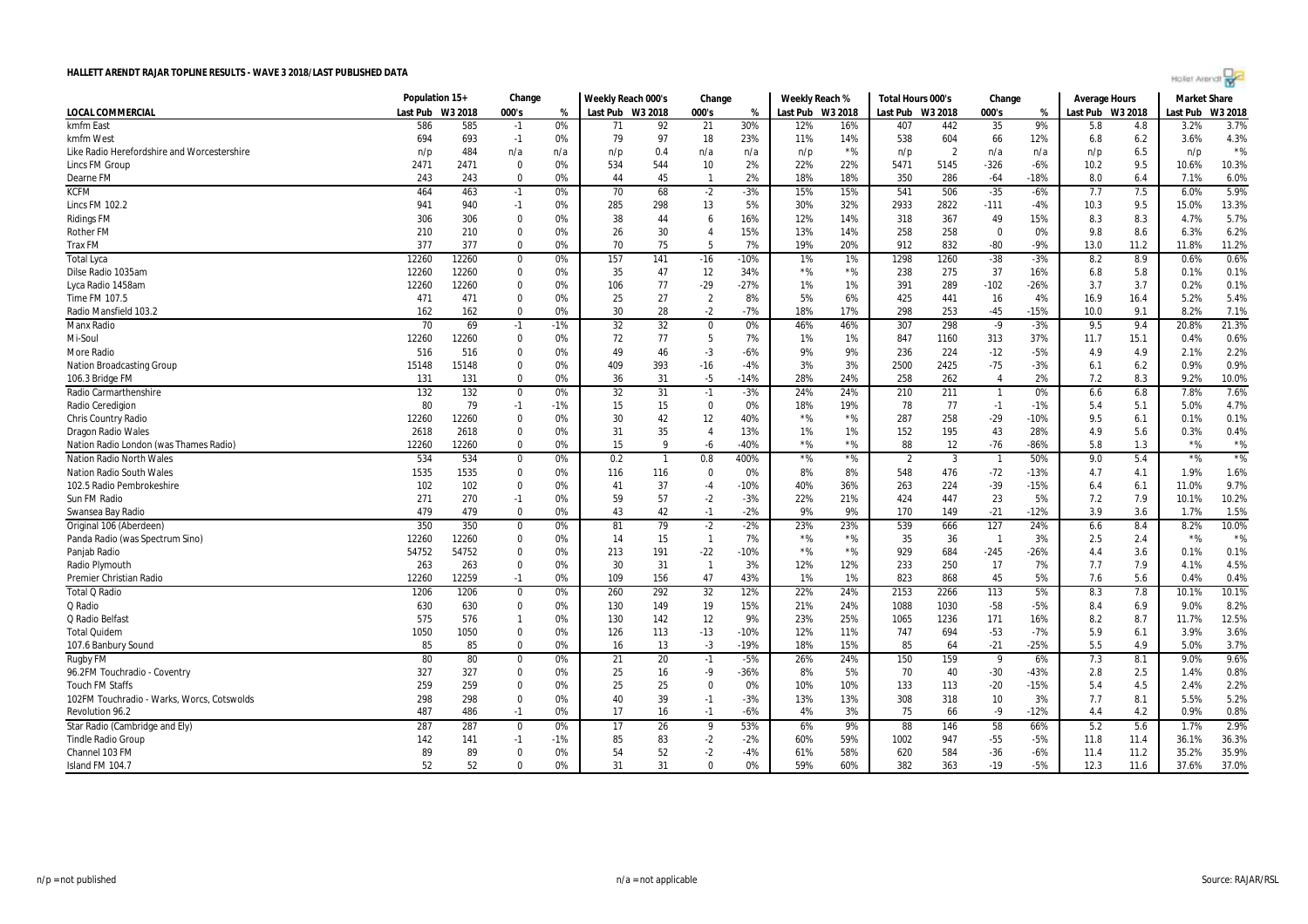

|                       | Population 15+ |                  | Change |       | Weekly Reach 000's |         | Change |        | Weekly Reach % |         | Total Hours 000's |         | Change |        | Average Hours |         | <b>Market Share</b> |       |
|-----------------------|----------------|------------------|--------|-------|--------------------|---------|--------|--------|----------------|---------|-------------------|---------|--------|--------|---------------|---------|---------------------|-------|
| LOCAL COMMERCIAL      |                | Last Pub W3 2018 | 000's  |       | Last Pub           | W3 2018 | 000's  |        | Last Pub       | W3 2018 | Last Pub          | W3 2018 | 000's  |        | Last Pub      | W3 2018 | Last Pub W3 2018    |       |
| <b>Total UKRD</b>     | 2708           | 2451             | $-257$ | $-9%$ | 790                | 723     | -67    | -8%    | 29%            | 29%     | 6095              | 5646    | $-449$ | $-7%$  |               |         | 10.9%               | 11.0% |
| Eagle Radio           | 508            | 509              |        | 0%    | 112                | 133     | 21     | 19%    | 22%            | 26%     | 767               | 945     | 178    | 23%    | 6.8           | 7.1     | 8.6%                | 10.5% |
| KL.FM 96.7            | 188            | 188              |        | 0%    | 61                 | 64      |        | 5%     | 32%            | 34%     | 696               | 710     | 14     | 2%     | 11.5          | 11.0    | 14.6%               | 16.0% |
| Minster FM            | 318            | 362              | 44     | 14%   | 74                 | 80      |        | 8%     | 23%            | 22%     | 524               | 650     | 126    | 24%    | 7.0           | 8.1     | 8.9%                | 9.5%  |
| Mix 96                | 136            | 136              |        | 0%    | 42                 |         |        | 21%    | 31%            | 37%     | 305               | 400     | 95     | 31%    | 7.2           |         | 11.5%               | 14.2% |
| Pirate FM             | 497            | 497              |        | 0%    | 165                | 164     | - 11   | $-1%$  | 33%            | 33%     | 1221              | 1263    | 42     | 3%     | 7.4           |         | 10.7%               | 10.9% |
| Spire FM              | 120            | 121              |        | 1%    | 42                 | 37      | -2     | $-12%$ | 35%            | 30%     | 240               | 201     | $-39$  | $-16%$ | 5.7           | 5.5     | 8.8%                | 7.4%  |
| Spirit FM             | 194            | 194              |        | 0%    | 52                 | 48      | -4     | $-8%$  | 27%            | 25%     | 318               | 295     | $-23$  | -7%    | 6.1           | 6.7     | 7.7%                | 7.3%  |
| 97.2 Stray FM         | 206            | 207              |        | 0%    | 55                 |         |        | $-7%$  | 27%            | 25%     | 375               | 341     | $-34$  | $-9%$  | 6.8           | 6.      | 8.7%                | 7.7%  |
| <b>Wessex FM</b>      | 125            | 125              |        | 0%    | 50                 | 48      | - 1    | $-4%$  | 40%            | 38%     | 440               | 427     | $-13$  | $-3%$  | 8.8           | 8.9     | 14.8%               | 14.4% |
| Yorkshire Coast Radio | 112            | 112              |        | 0%    | 59                 | 59      |        | 0%     | 53%            | 53%     | 499               | 536     | 37     | 7%     | 8.4           | 9.0     | 19.2%               | 22.0% |
| Wave FM               | 234            | 234              |        | 0%    |                    | 27      |        | 0%     | 11%            | 11%     | 185               | 189     |        | 2%     | 6.9           | 7.0     | 3.9%                | 4.1%  |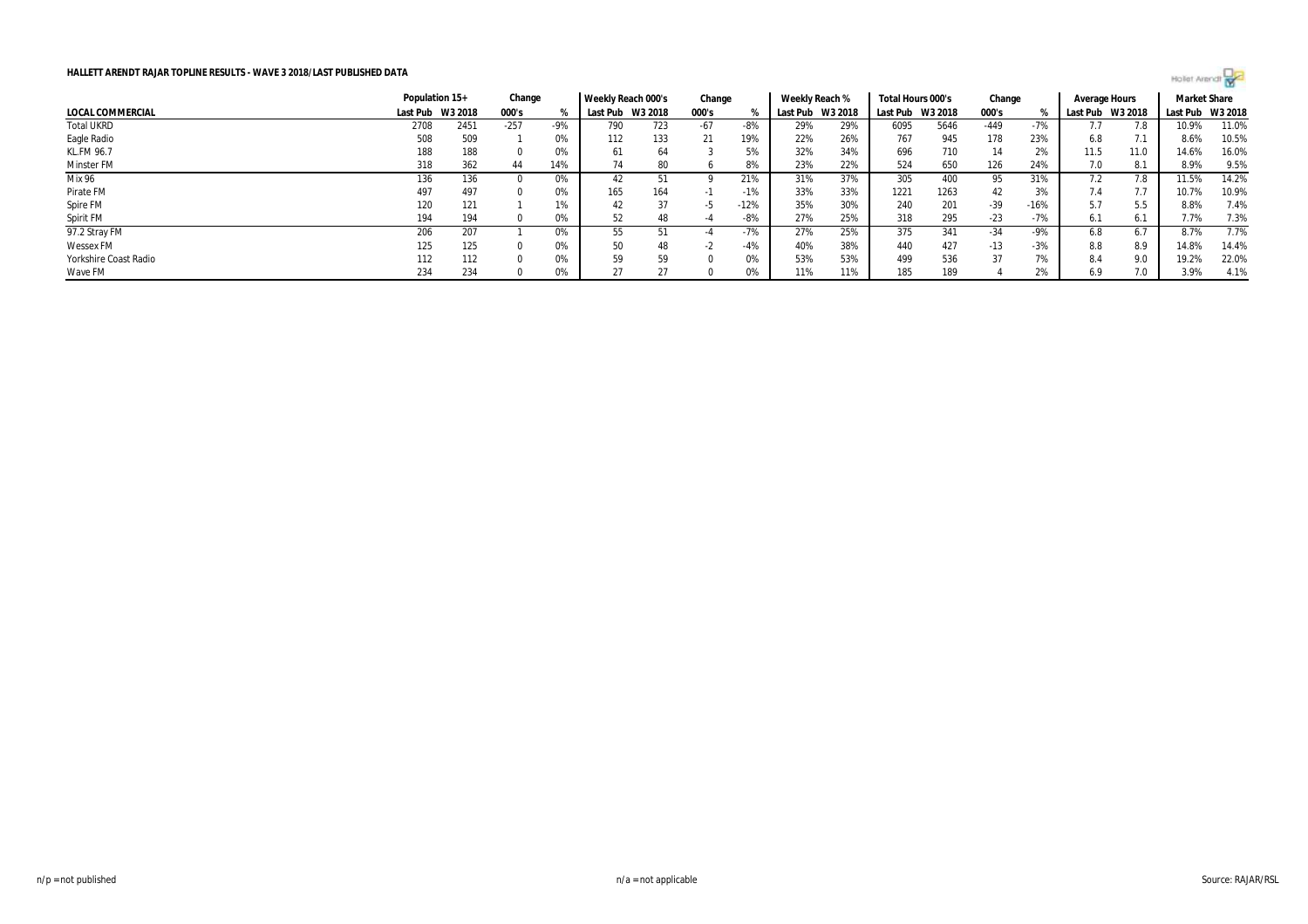|  | Hollet Arenar |  |  |
|--|---------------|--|--|
|  |               |  |  |

|                                      | Population 15+ |         | Change         |    | Weekly Reach 000's |      | Change         |        | Weekly Reach %   |     | Total Hours 000's |       | Change |        | <b>Average Hours</b> |      | <b>Market Share</b> |         |
|--------------------------------------|----------------|---------|----------------|----|--------------------|------|----------------|--------|------------------|-----|-------------------|-------|--------|--------|----------------------|------|---------------------|---------|
| <b>LOCAL COMMERCIAL</b>              | Last Pub       | W3 2018 | 000's          | %  | Last Pub W3 2018   |      | 000's          | %      | Last Pub W3 2018 |     | Last Pub W3 2018  |       | 000's  | %      | Last Pub W3 2018     |      | Last Pub            | W3 2018 |
| <b>BBC Local Radio in England</b>    | 44344          | 44344   | $\Omega$       | 0% | 5741               | 5911 | 170            | 3%     | 13%              | 13% | 49552             | 52207 | 2655   | 5%     | 8.6                  | 8.8  | 6.0%                | 6.3%    |
| <b>BBC Radio Berkshire</b>           | 830            | 831     | $\mathbf{1}$   | 0% | 145                | 92   | $-53$          | $-37%$ | 17%              | 11% | 853               | 553   | $-300$ | $-35%$ | 5.9                  | 6.0  | 5.7%                | 4.0%    |
| <b>BBC Radio Bristol</b>             | 926            | 925     | $-1$           | 0% | 109                | 107  | $-2$           | $-2%$  | 12%              | 12% | 778               | 862   | 84     | 11%    | 7.1                  | 8.1  | 4.2%                | 4.7%    |
| <b>BBC Radio Cambridgeshire</b>      | 766            | 766     | $\mathbf 0$    | 0% | 103                | 131  | 28             | 27%    | 14%              | 17% | 1210              | 1189  | $-21$  | $-2%$  | 11.7                 | 9.1  | 7.2%                | 7.3%    |
| <b>BBC Radio Cornwal</b>             | 470            | 470     | $\Omega$       | 0% | 140                | 129  | $-11$          | $-8%$  | 30%              | 27% | 1581              | 1478  | $-103$ | $-7%$  | 11.3                 | 11.5 | 14.6%               | 13.4%   |
| <b>BBC Coventry and Warwickshire</b> | 722            | 722     | $\mathbf 0$    | 0% | 69                 | 66   | $-3$           | $-4%$  | 10%              | 9%  | 445               | 522   | 77     | 17%    | 6.4                  | 7.9  | 3.5%                | 3.9%    |
| <b>BBC Radio Cumbria</b>             | 404            | 403     | $-1$           | 0% | 101                | 100  | $-1$           | $-1%$  | 25%              | 25% | 879               | 843   | $-36$  | $-4%$  | 8.7                  | 8.4  | 12.2%               | 11.1%   |
| <b>BBC Radio Derby</b>               | 664            | 665     | $\mathbf{1}$   | 0% | 127                | 116  | $-11$          | $-9%$  | 19%              | 18% | 1209              | 1220  | 11     | 1%     | 9.5                  | 10.5 | 8.5%                | 9.6%    |
| <b>BBC Radio Devon</b>               | 998            | 998     | $\Omega$       | 0% | 176                | 157  | $-19$          | $-11%$ | 18%              | 16% | 1810              | 1571  | $-239$ | $-13%$ | 10.3                 | 10.0 | 8.5%                | 7.5%    |
| <b>BBC</b> Essex                     | 1330           | 1330    | $\Omega$       | 0% | 147                | 160  | 13             | 9%     | 11%              | 12% | 1364              | 1959  | 595    | 44%    | 9.3                  | 12.3 | 5.4%                | 7.7%    |
| <b>BBC Radio Gloucestershire</b>     | 516            | 516     | $\mathbf 0$    | 0% | 89                 | 77   | $-12$          | $-13%$ | 17%              | 15% | 547               | 541   | $-6$   | $-1%$  | 6.2                  | 7.0  | 5.4%                | 4.8%    |
| <b>BBC Hereford &amp; Worcester</b>  | 515            | 516     | $\mathbf{1}$   | 0% | 99                 | 106  | $\overline{7}$ | 7%     | 19%              | 21% | 697               | 740   | 43     | 6%     | 7.0                  | 6.9  | 6.8%                | 6.8%    |
| <b>BBC Radio Humberside</b>          | 765            | 765     | $\Omega$       | 0% | 148                | 117  | $-31$          | $-21%$ | 19%              | 15% | 1023              | 1049  | 26     | 3%     | 6.9                  | 8.9  | 7.2%                | 7.0%    |
| <b>BBC Radio Kent</b>                | 1518           | 1518    | $\Omega$       | 0% | 191                | 170  | $-21$          | $-11%$ | 13%              | 11% | 1772              | 1290  | $-482$ | $-27%$ | 9.3                  | 7.6  | 5.6%                | 4.2%    |
| <b>BBC Radio Lancashire</b>          | 1194           | 1194    | $\Omega$       | 0% | 197                | 191  | $-6$           | $-3%$  | 16%              | 16% | 1366              | 1537  | 171    | 13%    | 7.0                  | 8.1  | 6.6%                | 6.7%    |
| <b>BBC Radio Leeds</b>               | 1665           | 1664    | $-1$           | 0% | 164                | 174  | 10             | 6%     | 10%              | 10% | 1261              | 1191  | $-70$  | $-6%$  | 7.7                  | 6.8  | 4.3%                | 4.0%    |
| <b>BBC Radio Leicester</b>           | 870            | 870     | $\mathbf 0$    | 0% | 172                | 185  | 13             | 8%     | 20%              | 21% | 1112              | 1178  | 66     | 6%     | 6.5                  | 6.4  | 6.8%                | 7.5%    |
| <b>BBC Radio Lincolnshire</b>        | 564            | 564     | $\Omega$       | 0% | 86                 | 104  | 18             | 21%    | 15%              | 18% | 1216              | 1575  | 359    | 30%    | 14.2                 | 15.1 | 10.4%               | 12.1%   |
| <b>BBC Radio London</b>              | 12260          | 12259   | $-1$           | 0% | 452                | 443  | $-9$           | $-2%$  | 4%               | 4%  | 2781              | 3033  | 252    | 9%     | 6.2                  | 6.8  | 1.4%                | 1.5%    |
| <b>BBC Radio Manchester</b>          | 2262           | 2262    | $\Omega$       | 0% | 198                | 184  | $-14$          | $-7%$  | 9%               | 8%  | 1887              | 1470  | $-417$ | $-22%$ | 9.5                  | 8.0  | 5.2%                | 4.0%    |
| <b>BBC Radio Merseyside</b>          | 1687           | 1689    | $\overline{2}$ | 0% | 280                | 276  | $-4$           | $-1%$  | 17%              | 16% | 3635              | 3259  | $-376$ | $-10%$ | 13.0                 | 11.8 | 10.6%               | 9.4%    |
| <b>BBC Radio Newcastle</b>           | 1457           | 1457    | $\mathbf 0$    | 0% | 235                | 213  | $-22$          | $-9%$  | 16%              | 15% | 1384              | 1072  | $-312$ | $-23%$ | 5.9                  | 5.0  | 6.1%                | 5.2%    |
| <b>BBC Radio Norfolk</b>             | 793            | 793     | $\mathbf 0$    | 0% | 188                | 173  | $-15$          | $-8%$  | 24%              | 22% | 2242              | 2038  | $-204$ | $-9%$  | 11.9                 | 11.8 | 13.3%               | 12.4%   |
| <b>BBC Radio Northampton</b>         | 507            | 507     | $\Omega$       | 0% | 88                 | 85   | $-3$           | $-3%$  | 17%              | 17% | 986               | 1061  | 75     | 8%     | 11.2                 | 12.4 | 9.5%                | 10.0%   |
| <b>BBC Radio Nottingham</b>          | 822            | 822     | $\Omega$       | 0% | 131                | 137  | 6              | 5%     | 16%              | 17% | 902               | 1210  | 308    | 34%    | 6.9                  | 8.8  | 5.3%                | 7.2%    |
| <b>BBC Radio Oxford</b>              | 547            | 546     | $-1$           | 0% | 72                 | 62   | $-10$          | $-14%$ | 13%              | 11% | 682               | 376   | $-306$ | $-45%$ | 9.4                  | 6.1  | 6.5%                | 3.6%    |
| <b>BBC Radio Sheffield</b>           | 1318           | 1318    | $\Omega$       | 0% | 184                | 183  | $-1$           | $-1%$  | 14%              | 14% | 1620              | 1668  | 48     | 3%     | 8.8                  | 9.1  | 6.6%                | 6.8%    |
| <b>BBC Radio Shropshire</b>          | 405            | 406     | $\mathbf{1}$   | 0% | 88                 | 103  | 15             | 17%    | 22%              | 25% | 812               | 981   | 169    | 21%    | 9.2                  | 9.5  | 9.5%                | 13.1%   |
| <b>Total BBC Radio Solent</b>        | 1820           | 1819    | $-1$           | 0% | 242                | 240  | $-2$           | $-1%$  | 13%              | 13% | 2380              | 2318  | $-62$  | $-3%$  | 9.8                  | 9.7  | 6.1%                | 6.1%    |
| <b>BBC</b> Somerset                  | 460            | 459     | $-1$           | 0% | 50                 | 56   | 6              | 12%    | 11%              | 12% | 409               | 563   | 154    | 38%    | 8.2                  | 10.0 | 4.3%                | 5.8%    |
| <b>BBC Radio Stoke</b>               | 622            | 621     | $-1$           | 0% | 130                | 117  | $-13$          | $-10%$ | 21%              | 19% | 1140              | 1032  | $-108$ | $-9%$  | 8.8                  | 8.8  | 8.7%                | 7.7%    |
| <b>BBC Radio Suffolk</b>             | 546            | 547     | $\mathbf{1}$   | 0% | 110                | 102  | -8             | $-7%$  | 20%              | 19% | 1100              | 1000  | $-100$ | $-9%$  | 10.0                 | 9.8  | 9.1%                | 8.3%    |
| <b>BBC Sussex and BBC Surrey</b>     | 2629           | 2630    | $\mathbf{1}$   | 0% | 239                | 262  | 23             | 10%    | 9%               | 10% | 2243              | 2304  | 61     | 3%     | 9.4                  | 8.8  | 4.3%                | 4.5%    |
| <b>BBC Radio Tees</b>                | 793            | 793     | $\Omega$       | 0% | 132                | 105  | $-27$          | $-20%$ | 17%              | 13% | 1003              | 718   | $-285$ | $-28%$ | 7.6                  | 6.9  | 6.9%                | 5.1%    |
| <b>BBC Three Counties Radio</b>      | 1404           | 1404    | $\mathbf 0$    | 0% | 132                | 128  | $-4$           | $-3%$  | 9%               | 9%  | 1260              | 1000  | $-260$ | $-21%$ | 9.6                  | 7.8  | 4.8%                | 3.8%    |
| <b>BBC WM 95.6</b>                   | 2411           | 2411    | $\Omega$       | 0% | 216                | 214  | $-2$           | $-1%$  | 9%               | 9%  | 2424              | 1805  | $-619$ | $-26%$ | 11.2                 | 8.4  | 6.2%                | 4.6%    |
| <b>BBC Radio Wiltshire/Swindon</b>   | 586            | 585     | $-1$           | 0% | 81                 | 74   | $-7$           | -9%    | 14%              | 13% | 608               | 594   | $-14$  | $-2%$  | 7.5                  | 8.0  | 4.9%                | 4.9%    |
| <b>BBC Radio York</b>                | 539            | 539     | $\mathbf 0$    | 0% | 72                 | 74   | $\overline{2}$ | 3%     | 13%              | 14% | 771               | 708   | $-63$  | $-8%$  | 10.7                 | 9.5  | 7.5%                | 6.9%    |
| <b>BBC Radio Guernsey</b>            | 52             | 52      | $\Omega$       | 0% | 19                 | 18   | $-1$           | $-5%$  | 36%              | 34% | 176               | 167   | $-9$   | $-5%$  | 9.4                  | 9.5  | 17.3%               | 17.0%   |
| <b>BBC Radio Jersey</b>              | 89             | 89      | $\mathbf 0$    | 0% | 28                 | 26   | $-2$           | $-7%$  | 31%              | 29% | 301               | 278   | $-23$  | $-8%$  | 10.9                 | 10.9 | 17.1%               | 17.1%   |
| <b>BBC Radio Scotland</b>            | 4580           | 4580    | $\Omega$       | 0% | 950                | 854  | $-96$          | $-10%$ | 21%              | 19% | 6596              | 6494  | $-102$ | $-2%$  | 6.9                  | 7.6  | 8.2%                | 8.0%    |
| <b>BBC Radio Ulster</b>              | 1511           | 1510    | $-1$           | 0% | 566                | 539  | $-27$          | $-5%$  | 37%              | 36% | 5789              | 5557  | $-232$ | $-4%$  | 10.2                 | 10.3 | 21.3%               | 20.1%   |
| <b>BBC Radio Wales</b>               | 2618           | 2618    | $\mathbf 0$    | 0% | 367                | 317  | $-50$          | $-14%$ | 14%              | 12% | 3140              | 2405  | $-735$ | $-23%$ | 8.6                  | 7.6  | 5.8%                | 4.4%    |
| <b>BBC Radio Cymru</b>               | 2618           | 2618    | $\Omega$       | 0% | 112                | 119  | $\overline{7}$ | 6%     | 4%               | 5%  | 1384              | 1363  | $-21$  | $-2%$  | 12.4                 | 11.5 | 2.5%                | 2.5%    |